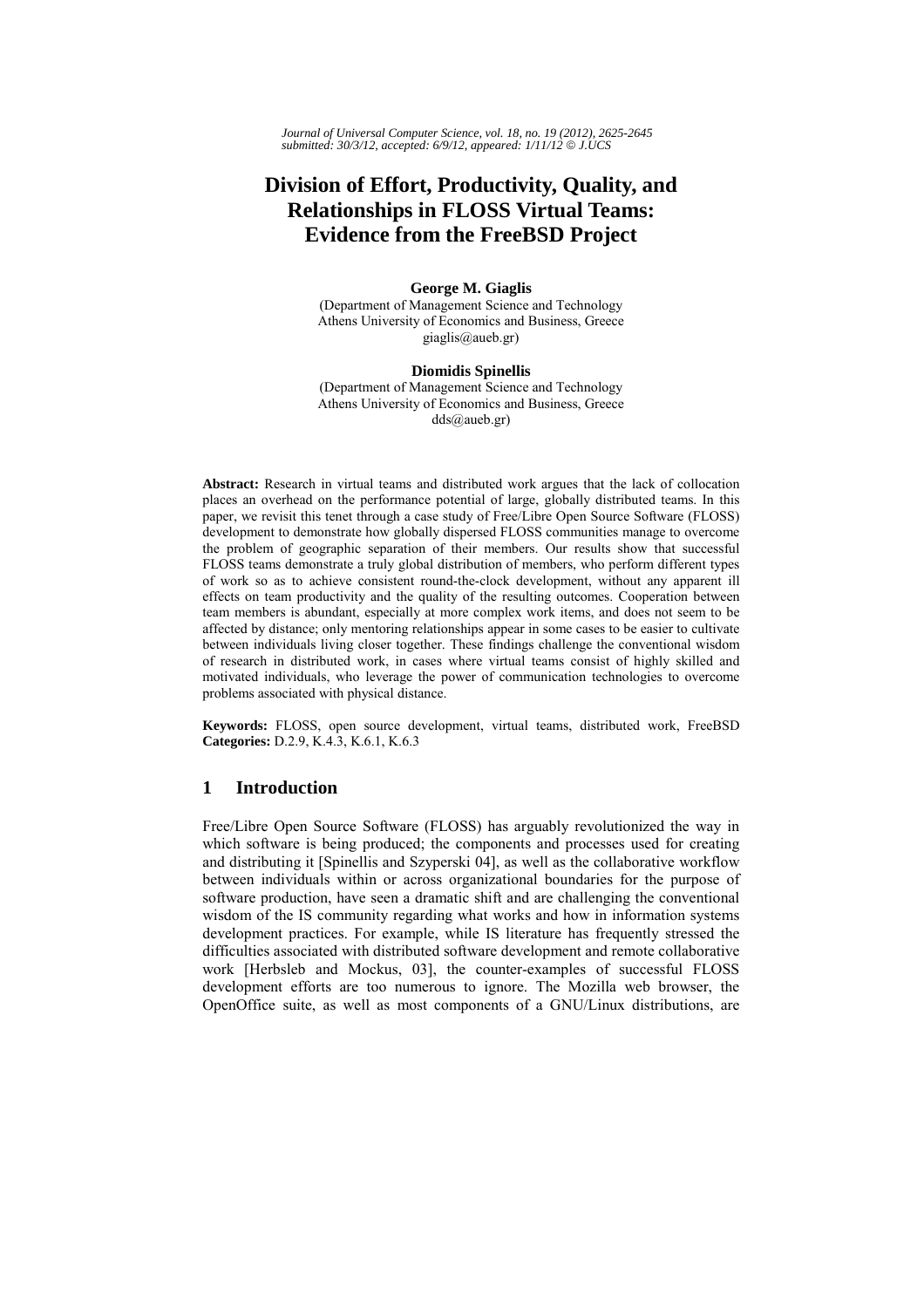well-known examples of successful systems, each containing millions of lines of code, that have been developed by loosely coordinated teams of software developers who are globally dispersed, without central control or authority, and with practices that differ from those advocated by traditional software engineering and information systems development approaches.

In this paper, we set out to investigate how such globally distributed teams manage to overcome the obstacles associated with geographic distance, time-zone differences, cultural dissimilarity, and coordination overhead to produce software code efficiently and effectively. To do so, we adopt the theoretical viepoint of virtual teams and a case study approach to empirically investigate the historical evolution and current state of one of the largest FLOSS projects in progress: the development of the FreeBSD operating system. We chose the particular setting because of the richness and depth of information available to the researcher, as a result of the large number of developers working together from around the globe and the meticulous process of documenting the process and outcomes of their collaborative effort. These provide a rich setting for extracting systematic data regarding the process and outcomes of distributed collaboration in FLOSS development.

The paper is structured as follows. In the following section, we visit some background research on FLOSS to establish gaps in this emerging literature and place our research in a wider context. Following that, we examine FLOSS communities as virtual teams and set out our hypotheses regarding the expected effects of distance on (a) division of effort, (b) work productivity and quality, and (c) interpersonal relationships within FLOSS communities. Next, we discuss our case setting by outlining the development model, work practices and tools used by the developers that make up the FreeBSD community. We then explain our method of data collection and the results obtained, before revisiting our theoretical propositions to discuss our findings and conclude with insights for further research.

# **2 Background Research on FLOSS**

FLOSS has been the subject of intense interdisciplinary research for more than a decade; Karolak [Karolak, 98] and Carmel [Carmel, 99] wrote the first monographs on the subject, while *IEEE Software* devoted the first journal special issue on open source a couple of years later [Herbsleb and Moitra, 01]. Software engineering researchers were naturally the first to study the new phenomenon, but research from other fields, most notably information systems, quick caught up to reflect the inherently interdisciplinary nature of the new field [von Krogh and Spaeth, 07; von Krogh and von Hippel, 06]. Early research focused, expectedly, on studying the process of organizing remote collaboration teams of software developers with a view to addressing early questions, such as the management of virtual teams [Karolak, 98], technical, organizational, and social work challenges [Lanubile et al., 03], and the emergence of a organic research community around the new phenomenon [Hargreaves et al., 04]. Early researchers were also quick to identify various challenges associated with splitting software development work among various sites [Carmel, 97] and proposed the adoption and use of direct communication channels between developers as a way to alleviate potential problems [Herbsleb and Grinter, 99]. The majority of such early assertions were mostly anecdotal in nature, reflecting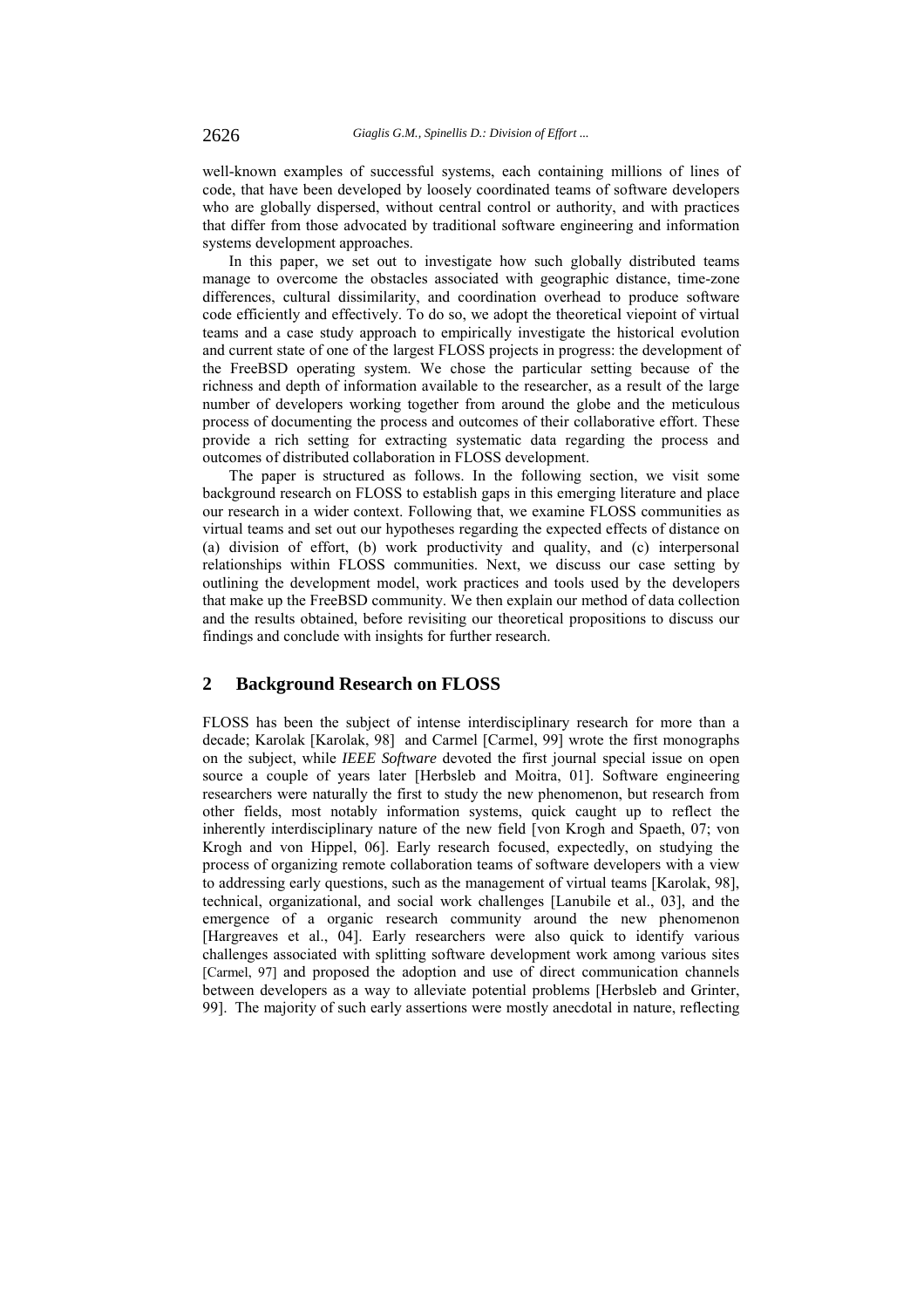the personal experiences of their authors. More systematic research on the challenges faced by FLOSS teams started to emerge when researchers started using data from free and open source software [Elliott and Scacchi, 03; Sandusky and Gasser, 05], as well as commercial projects [Akmanligil and Palvia, 04; Herbsleb et al., 05], to examine various issues associated with global software development, most notably *factors that affect the success of FLOSS projects* [Subramaniam et al., 09; Hahn et al., 08; Stewart et al., 06].

Another strand of research has focused *on comparing FLOSS development with traditional software engineering methods*. For example, Mockus et al. [Mockus et al., 02] and Reis and Fortes [Reis and Fortes, 02] have examined the processes followed within groups developing the Apache Web Server and the Mozilla web browser, identifying differences in developers' roles, tools used, and activities performed. Scacchi [Scacchi, 02] summarized the differences between these practices and the theoretical tools prescribed in traditional software engineering texts.

Another set of questions that has attracted researchers' attention relates to *the motivation of individuals to participate in FLOSS*, often without pay or any other material benefit, for long periods of time [Subramanyam and Xia, 08]. Amongst the findings of this stream of study, we can highlight the intrinsic motivation of enjoyment [Hertel et al., 03], the altruistic benefits of sharing and learning, either at the individual or the organizational level [Ye and Kishida, 03; Huntley, 03], and the more material benefits of recognition, skill development and better employment prospects [Lerner and Tirole, 2002].

While these studies have shed light into various dimensions of FLOSS, our knowledge regarding the actual effects of the global dispersion of group members on the performance of FLOSS teams and the relationships formed within the community, remains sketchy and anecdotal. Literature has identified factors that could affect these variables in positive ways, such as round-the-clock development [Jalote and Jain, 04], in negative ways, such as lack of face-to-face [Herbsleb and Grinter, 99], and in ways that are indeterminate, such as cultural diversity [MacGregor et al., 05].

Such inconclusive results are perhaps not surprising, given the early stage and exploratory character of such research. However, FLOSS is today mature enough to allow us to delve into these questions more closely. It is interesting to note that research addressing the effects of geographic distance on measures of FLOSS team performance is almost completely missing from existing IS literature. We are aware of only the study of Subramanyam and Xia (2008), who studied drivers of motivation to join a FLOSS community across geographic boundaries – even in this case however, the study was confined to North America, China, and India, and addressed only motivational factors, without looking into the effects of geography on team performance.

Our work builds on previous research and a case study approach to provide additional quantitative data points for the study of global software development and the effects of *geographic dispersion (distance)* between developers on four measures of FLOSS outcomes: *the division of effort* in FLOSS production, the *productivity* of work performed, the *quality* of the outcomes produced, and the *relationships* between team members. In the following section, we theorize on these questions to develop the propositions that are then tested through an inductive case study.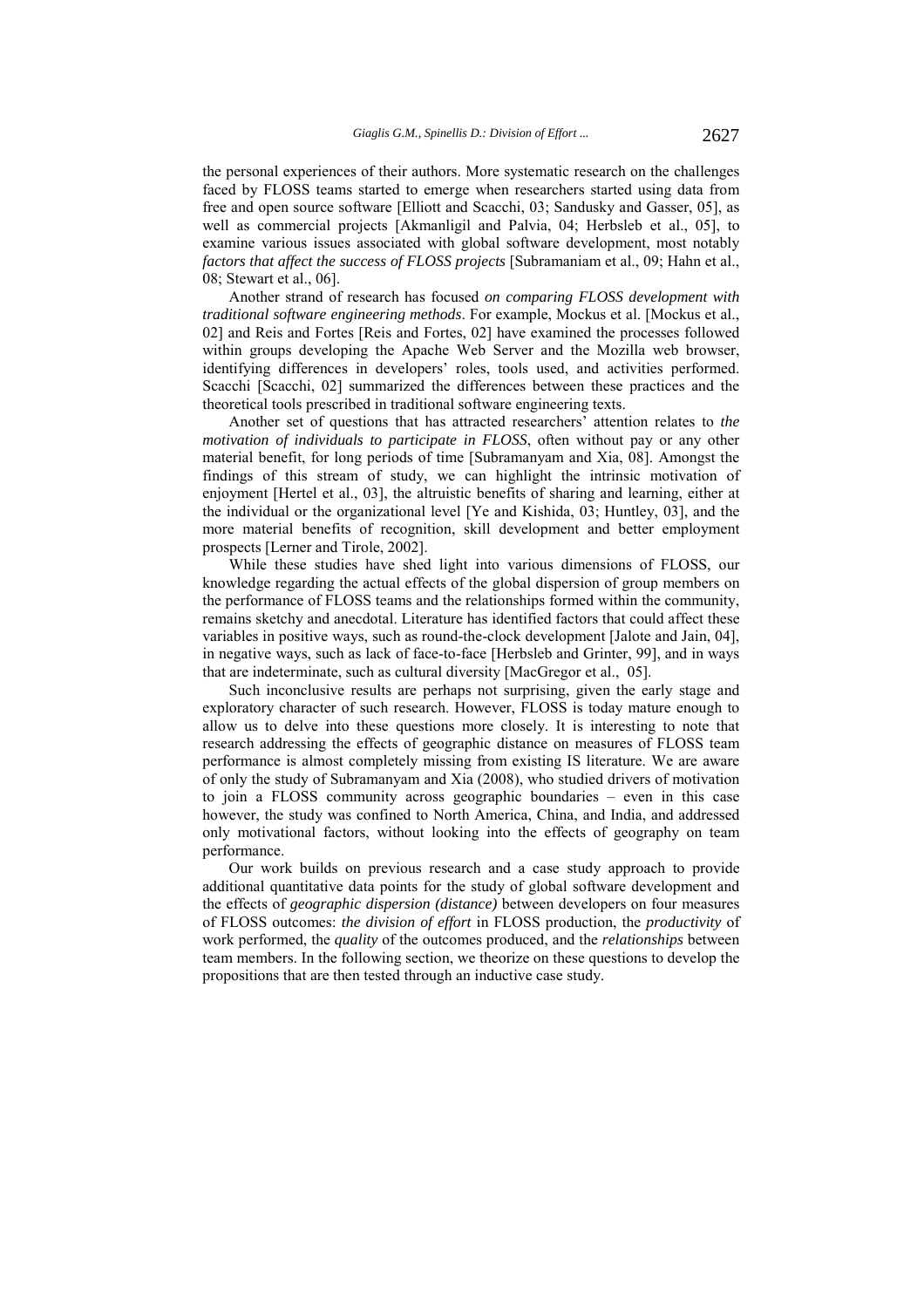### **3 FLOSS communities as virtual teams**

We adopt a social perspective in order to understand how the effectiveness of FLOSS communities is being affected by the lack of collocation between their members. More specifically, we follow the theoretical streams of virtual teams and distributed work, where issues related to how temporal, spatial, and cultural separation may affect the outcomes of a globally dispersed group of people have been studied in the past.

According to Lipnack and Stamps [Lipnack and Stamps, 00], a virtual team is "a group of people who work independently with a shared purpose across space, time, and organizational boundaries using technology". Thus, the two most prevalent distinguishing characteristics of a virtual team are a lack of collocation and technology-mediated interaction between its members. Virtual teams are frequently used in organizations for a variety of reasons, including the benefits of using the best talent regardless of location and the increased availability of sophisticated technology to support distributed work [Espinosa et al., 03; Paul, 06].

FLOSS development is being performed by groups of people that can be thought of as members of virtual teams, albeit with certain unique characteristics, for example the absence of a solid (non-virtual) background organization, the lack of a predefined and agreed upon set of tasks, and the existence of an open culture where members are free to join or abandon the team at any time. Such characteristics render FLOSS communities more complex than typical intra-organizational virtual teams and call for additional research that will address these specificities. Indeed, researchers have long claimed that the FLOSS movement does not readily lend itself to predictions and explanations of existing theorizations, thus creating a theoretical tension [von Krogh and Spaeth, 07]. Aiming to alleviate this tension, in what follows, we discuss how the lack of collocation between members of FLOSS communities, coupled with the distinguishing characteristics of these virtual teams, are expected to influence measures of team performance (division of effort, productivity, quality, and interpersonal relationships).

### **3.1 Distance in FLOSS**

Virtual team interactions are by definition geographically unrestricted [Johnson et al., 02]. Traditional research in globally distributed teams has shown that such teams have problems maintaining mutual knowledge, which is important for team success [Cramton, 01] – that is why, Olson and Olson [Olson and Olson, 00], after reviewing research on distance collaboration, concluded that 'distance matters'. If distance is an issue in small intra-organizational virtual teams, it is naturally more so as the size of the team and the distance between its members grow. Successful FLOSS teams may consist of hundreds of software developers that reside across five continents and collaborate in the absence of a central authority or a formal management structure. It is therefore important to study how distance may affect the performance, productivity, and interpersonal relationships in FLOSS teams.

On the other hand, it is known that communication technologies can alleviate at least some of the problems associated with distance collaboration [Kiesler and Cummings, 02]. Studying technology-mediated distributed teams, Fuller et al. [Fuller et al., 07] found that group potency and computer collective efficacy are significant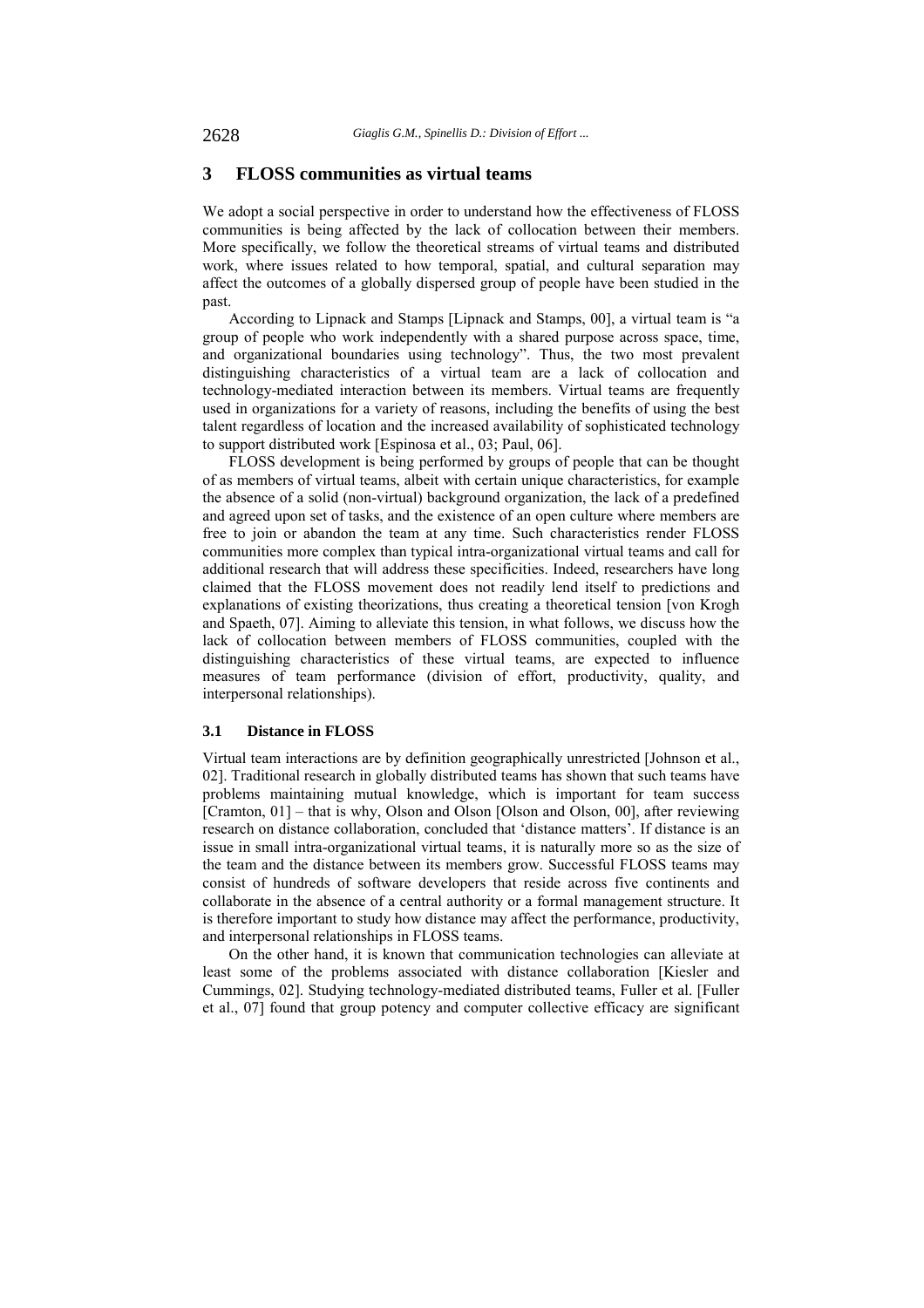predictors of the efficacy of a virtual team, which is itself predictive of perceptual and objective measures of performance. Similarly, Montoya-Weiss et al. [Montoya-Weiss et al., 01] have shown that temporal coordination, usually facilitated by the advanced use of communication and coordination technologies, can have a positive effect on virtual team performance, while Sarker and Sahay [Sarker and Sahay, 03] have described how communication facilitates the development of the whole virtual team. Hence, the more group efficacy a team demonstrates with communication tools, the less problems it is expected to face in coordinating the remote work of its members.

Previous theorizations have drawn upon observations of various types of organizational virtual teams, which exhibit varying degrees of familiarity with and ability to exploit communication and collaboration technologies to their full potential. Conversely, FLOSS teams, being collectives of expert software developers, are naturally expected to be able to make the most of such tools, thus weakening the effect of distance on group performance. Hence, we expect that the geographic distance between members of a FLOSS team will not have a significant effect in measures of team performance. We will explore the hypo-theses of this statement in the following sections.

### **3.2 Division of Effort in FLOSS**

Arguably, the most fundamental question facing FLOSS researchers is how global development works in practice. We know that it is global teams of developers that cooperate to develop FLOSS, but no research to date has empirically studied the actual distribution of effort across different parts of the world; in other words, whether developers residing in different places contribute different amounts of work or place different emphasis in their contributions to the overall project.

The only other research we are aware of regarding differences exhibited between members of FLOSS teams across regions is by Subramanyam and Xia [Subramanyam and Xia, 08], who studied North American, Chinese, and Indian developers and found significant differences in their motivations to join a FLOSS team. However, research has yet to look into how developers from different regions differ in the amount and type of work they actually perform after they have joined a FLOSS team. Although geographic distance is not expected to be a significant determinant of division of effort in itself, it is known that other factors, for example cultural differences [Hofstede, 01], will affect the behavior of people across world regions. We therefore expect to find some differences in work patterns between regions, but it is beyond the scope of this research to make predictions about what actually drives such hypothesized differences. Instead, our aim is to provide empirical evidence, which will, if realized, will point, along with the findings of Subramanyam and Xia [Subramanyam and Xia, 08], to a need for further research into how cultural factors affect the division of effort within FLOSS teams.

#### **3.3 Productivity of FLOSS teams and Quality of Outcomes**

Research in understanding the factors that affect virtual team performance is increasingly important [Hinds and Kiesler, 02]. Information systems research has examined a variety of virtual team performance measures, including decision effectiveness [Schmidt et al., 01], leadership effectiveness [Kayworth and Leidner,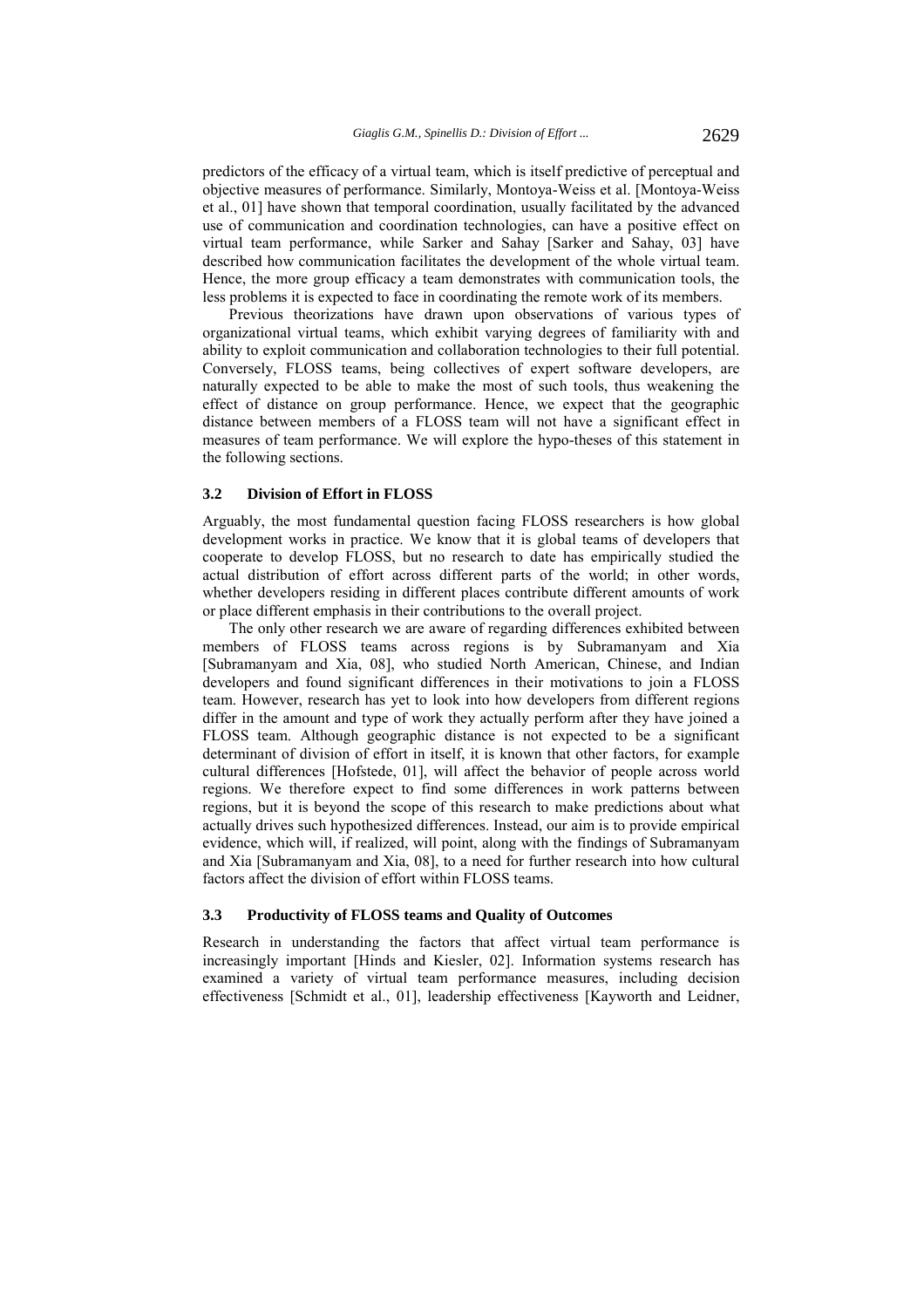02], and group efficacy [Fuller et al., 07]. Other researchers have looked into how group characteristics, such as trust and communication [Jarvernpaa et al., 04; Sarker and Sahay, 03), can influence group outcomes, while yet others have focused their attention to structural factors, such as temporal constraints [Massey et al., 03] and subgroup politics [Panteli and Davison, 05], and their effects on virtual teams.

In the context of FLOSS, Stewart and Gosain [Stewart and Gosain, 06] have shown how a shared ideology between team members tends to motivate behaviors that enhance cognitive trust and communication quality, which in turn impact the effectiveness of the team positively. The authors point to a few norms and many shared beliefs and values as the binding glue that motivates FLOSS teams and drives their effectiveness. As also pointed out above, we can expect the computer collective efficacy of FLOSS teams to be another important driver of performance [Fuller et al., 07; Montoya-Weiss et al., 01].

We can identify two main measures of performance:

- (a) *Productivity*. Globally dispersed virtual teams are able to coordinate and synchronize their activities to enable their project to benefit from 24/7 (*roundthe-clock*) development. Moreover, productivity is measured by *development activity*, which is a natural measure of success of a FLOSS community [Stewart et al., 06], as FLOSS projects that fail to generate the necessary amount of activity gradually become abandoned [Hahn et al., 08].
- (b) *Quality*. While additional activity is arguably a good proxy of team performance, the quality of this activity is also of paramount importance and needs to be studied if a holistic picture of team performance is to be captured. Quality of code is determined by many elements [Spinellis, 06a] and measuring it is far from trivial [Stamelos et al., 02; Payne, 02]. The main measures used are adherence to code style guidelines and problem reports or bugs found in the code.

Previous research has already hinted that the productivity and quality of distributed software development may not be significantly hindered by the lack of collocation of their members, contrary to the predictions of conventional virtual team theory. For example, in the area of distributed code development (but not in FLOSS), Bird et al. [Bird et al., 09] compared the post-release failures of Windows Vista components that were developed in a distributed fashion against those that were developed by collocated teams and found non-significant differences. This is in line with our thesis that distance will not play an important role in the productivity/quality of FLOSS outcomes. Hence, we expect that *the geographic distance between members of a FLOSS team will not have a significant effect on team productivity or the quality of the outcomes produced*.

### **3.4 Relationships between FLOSS community members**

FLOSS communities are, as all virtual teams, social structures with distinctive properties of organization and emergent relationship building patterns among their members. Research has studied how such self-sustained social networks surface and self-organize out of an initial grassroots, uncoordinated, gathering of individuals. For example, researchers have looked into the processes by which developers find others with shared competencies, values, and beliefs [Crowston and Scozzi, 02; Espinosa et al., 02), how small teams merge into larger ones to reach a self-sustaining critical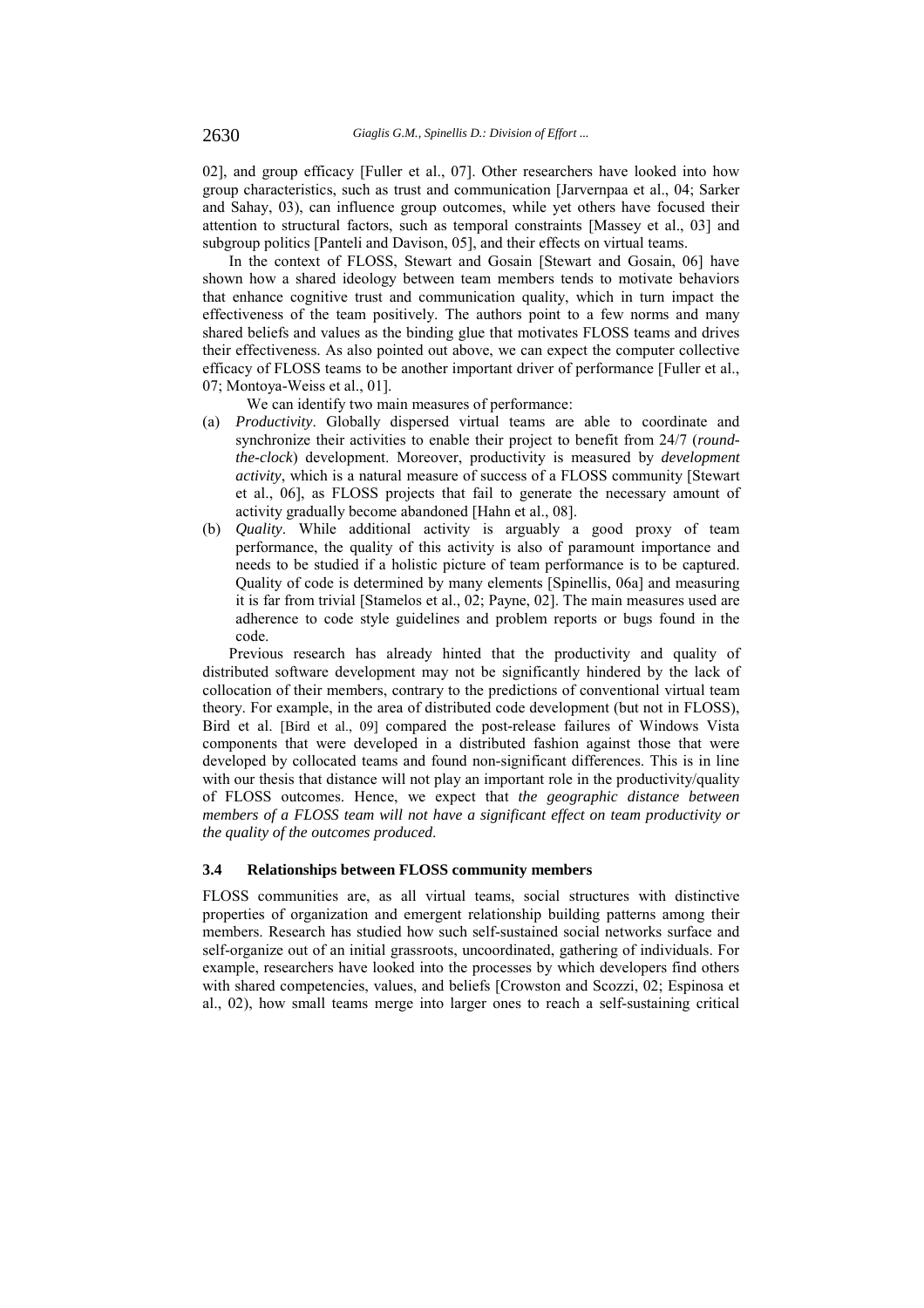mass and the role played by 'linchpin developers' in this process [Madey et al., 04], and how such communities become institutionalized [Sharma et al., 02], thus ultimately transforming the open source software production phenomenon itself [Fitzgerald, 06].

Conventional virtual team research predicts that the formation of interpersonal relationships will be somewhat hindered by the geographic distance between team members. However, in the case of FLOSS, developers have been shown to use other resources (for example, prior collaboration ties – see Hahn et al., 08) to compensate for the lack of physical collocation. Such practices allow members of FLOSS teams to form different types of interpersonal relationships, either *peer-to-peer* (i.e. horizontally, between developers with the same status within the community) or *hierarchical* (i.e. vertically, between expert and novice members of the community) [Spinellis, 06b]. Sociological research has already shown that computer-mediated communication channels are also being used to sustain such ties between individuals engaged in remote cooperative work, thus helping them de-emphasize local organizations and the effects of distance on relationships [Wellman et al., 96]. We therefore contend that *the geographic distance between members of a FLOSS team will not have a significant effect on the establishment of interpersonal relationships between team members*.

# **4 FLOSS communities as virtual teams**

FreeBSD [McKusick and Neville-Neil, 04] is a sophisticated operating system available for a number of modern computer architectures. It is a complete operating system (rather than just a kernel, like Linux) derived from BSD Unix, the branch of Unix developed at the University of California, Berkeley. FreeBSD, known for its stability and reliability, runs the servers of large portals, like Yahoo!, hosting providers, like the Host Department, and embedded applications, like Juniper's routers. Parts of it also form the basis for Apple's Mac OS X.

FreeBSD is the result of open-source software development and maintenance effort performed by more than 600 individuals located throughout the world. The global development effort is coordinated through a number of facilities [Feller and Fitzgerald, 01; Saers, 03]:

- A *configuration management system repository*, based on Subversion and CVS, houses the current version of all the source code and documentation files, maintenance branches of older versions, and more than 15 years of historical data. The complete repository is available for public download and for browsing through a web-based interface.
- A *problem reports database* contains descriptions of open and closed issues, the individuals dealing with them, and details of the resolution history.
- More than 100 open and closed *mailing lists* provide a broadcast mechanism for developers and end-users. The lists cover various development areas (such as security or testing), hardware and processor architectures, and releases of the system.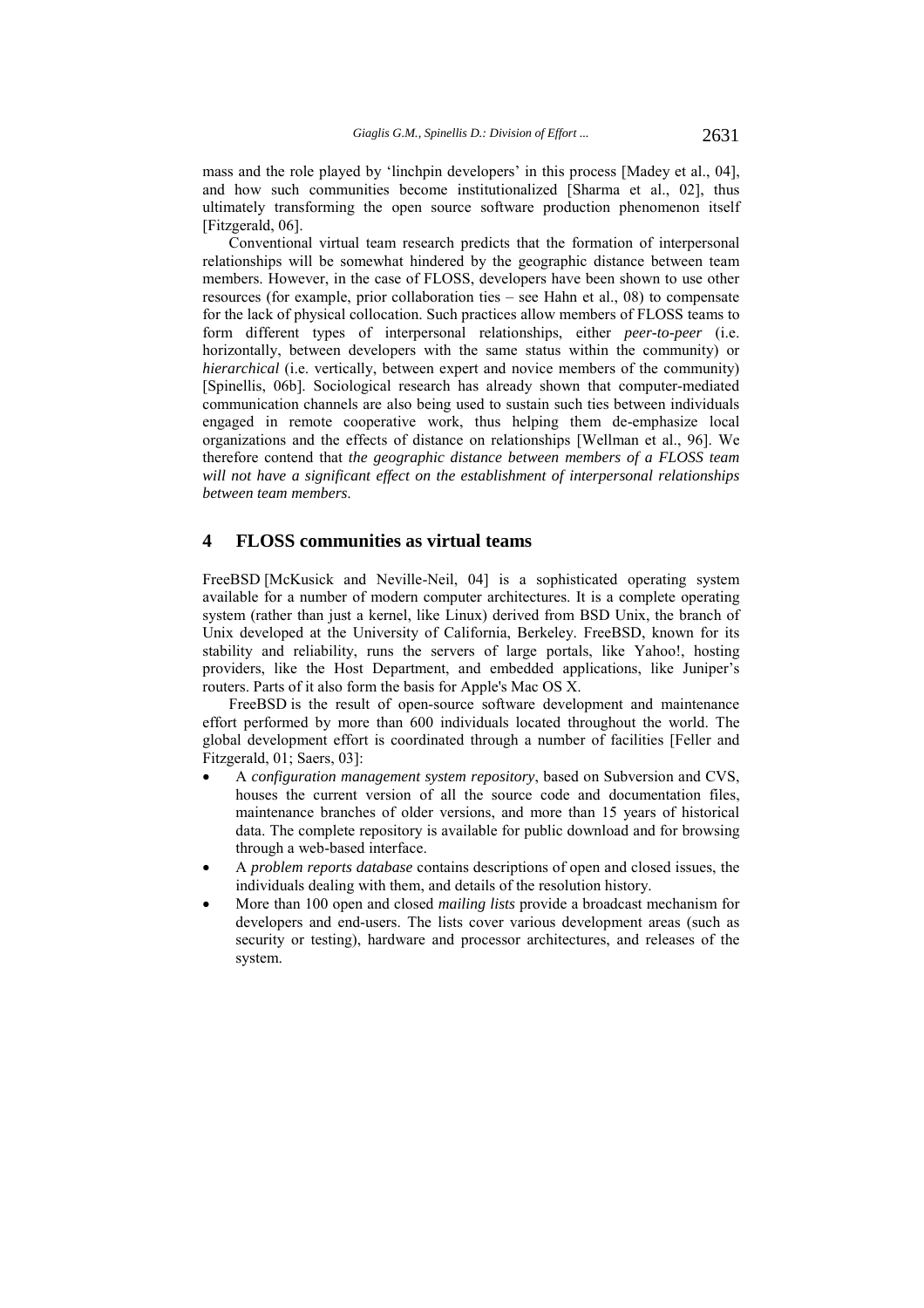- A so-called *tinderbox* system continuously performs complete builds of the current source code, providing an early indication of any problems committed to the source repository.
- A *public web site* contains the Developer's Handbook, up-to-date release engineering information, a browsable interface to the version control repository, mailing list archives, and a read-only interface to the problem reports database.
- A *network of machines*, accessible to all FreeBSD developers over the internet, provides developers with a common workspace for compiling and testing their code on different machine architectures.

Developers are mostly unpaid volunteers, although companies with vested interests in the system also have developers contribute as part of their job. An elected *core team* is responsible for deciding the project's overall goals and direction, approving proposals for new developers to join the project, and resolving differences. Separate teams handle release engineering, third-party ports, donations, and security. Developers have the right to modify any part of the system (a so-called *commit privilege*), subject to a few formal and many informal restrictions. For example, developers are not allowed to commit changes while a *code freeze* is in place without prior approval from the release engineering team. Also, heavy modifications on code actively maintained by another developer or changes directly undoing another developer's work are frowned upon.

Developers typically start as enthusiastic contributors of project code; at some point another developer will take interest in their work and recommend them for granting commit privileges. New developers are initially assigned a *mentor* who oversees their work, and approves the changes they make to the code.

We have chosen the particular case setting, as it fits with our objective of drawing upon a theoretical understanding of FLOSS communities as virtual teams and exploring the case-derived empirical data through a theoretically informed lens to provide answers and insights on the questions raised in the previous section.

# **5 Data Collection, Analysis, and Results**

### **5.1 Method**

We derived the version control data from a snapshot of the CVS repository taken on September  $14<sup>th</sup>$ , 2009, and examined through the CVS client front-end in conjunction with a number of Unix tools we developed and run. Although the development of the FreeBSD source code has moved to use the Subversion system, all changes are mirrored to the CVS repository for the sake of performance and backward compatibility. At the time of analysis, the repository covered about 25 million lines of code and documentation, and contained 1,405,278 commit messages from 594 different committers, made in a period of about 15 years.

We also examined the problem reports database by directly scanning the system files on the project's shell login server, in October 2009. At that time the repository contained around 139,000 reports.

Both CVS commit messages and problem reports are tagged with the login name of the corresponding developer. By establishing a relationship between developers and their locations throughout the globe one should be able to derive a number of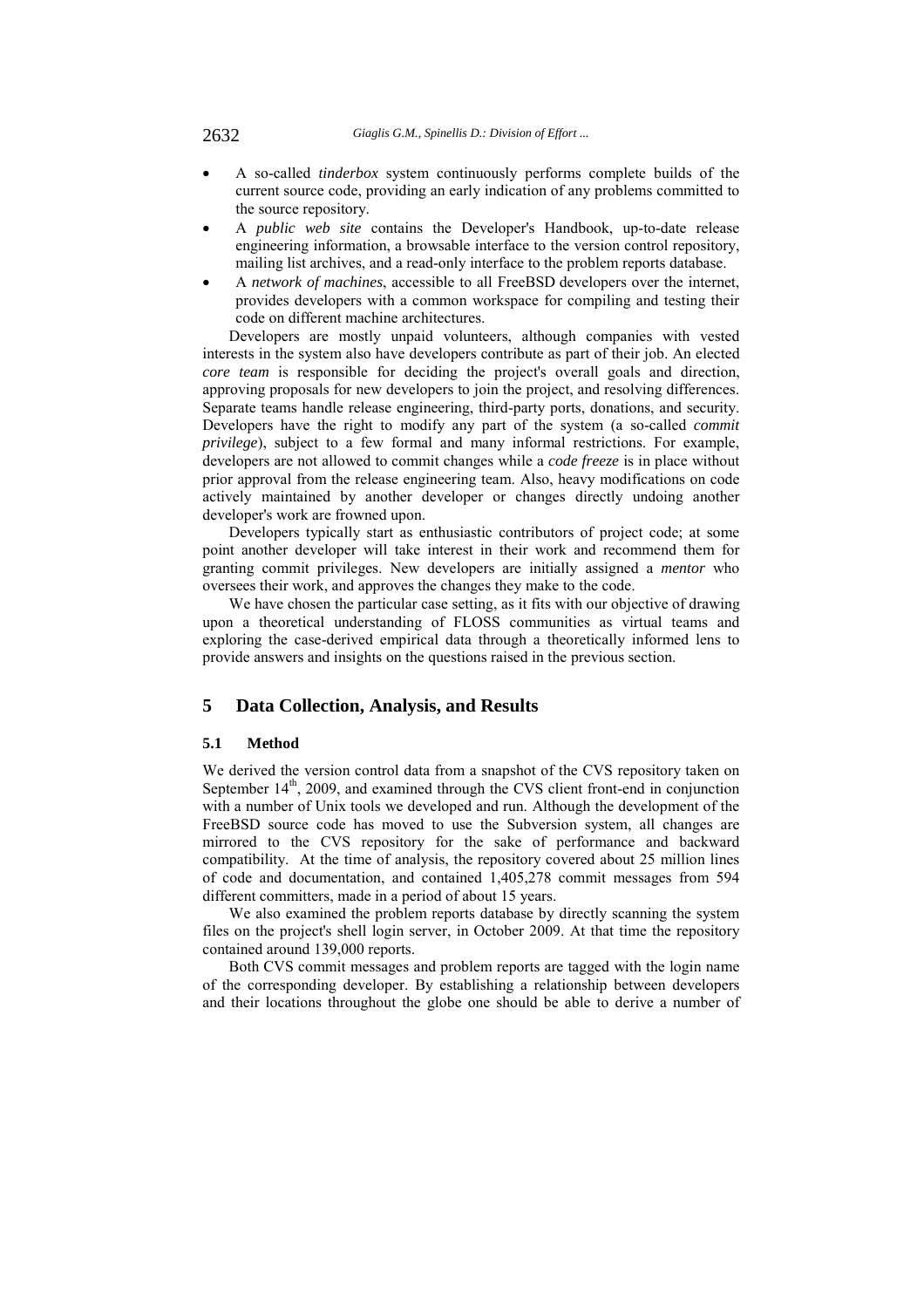interesting results. To this end, we used a file distributed together with the FreeBSD port of the XEarth application, which contains the latitude, longitude, login name, and location name of many FreeBSD developers. Through two appeals to the developer community, in 2005 [Spinellis, 06b] and 2009, and a wholehearted response, we were able to increase the coverage of the commit lines that could be attributed to a specific global location from 71% on November 17th, 2005 to 83% on September  $28<sup>th</sup>$ , 2009. We thus secured location data for 394 developers (out of the total 594 ones, a representation of 66.3%). We made no attempt to take into account developers who moved place during the time covered by the CVS data.

#### **5.2 Division of Effort in FreeBSD**

The project's 394 developers for which we obtained location data live in 362 different locations in 46 countries throughout the world; the lines of code contributed by each location are depicted as vertical bars on the map in Figure 1. As we can see in the figure, most developers reside in North America and Europe, with pockets appearing in Asia, Australia, South Africa and South America.



*Figure 1: FreeBSD Development effort throughout the world (LOC=Lines of code)* 

Table 1 illustrates the main countries of residence of FreeBSD developers. USA tops the list, but accounts for only 30% of the global developers' population (44% of the core team membership). The top seven countries make up 62.5% of the population, while the remaining 37.5% is shared by 39 other countries, thus reflecting the truly global scope of the project. The table also illustrates how past and present members of the core team are distributed around the world: they have a dispersion similar to that of the project's other developers. Although the percentage of core team members residing in the US is higher than that of developers, the the core team's US developers reside in eight different states (CA, CO, GA, IA, MA, NY, OR, WA).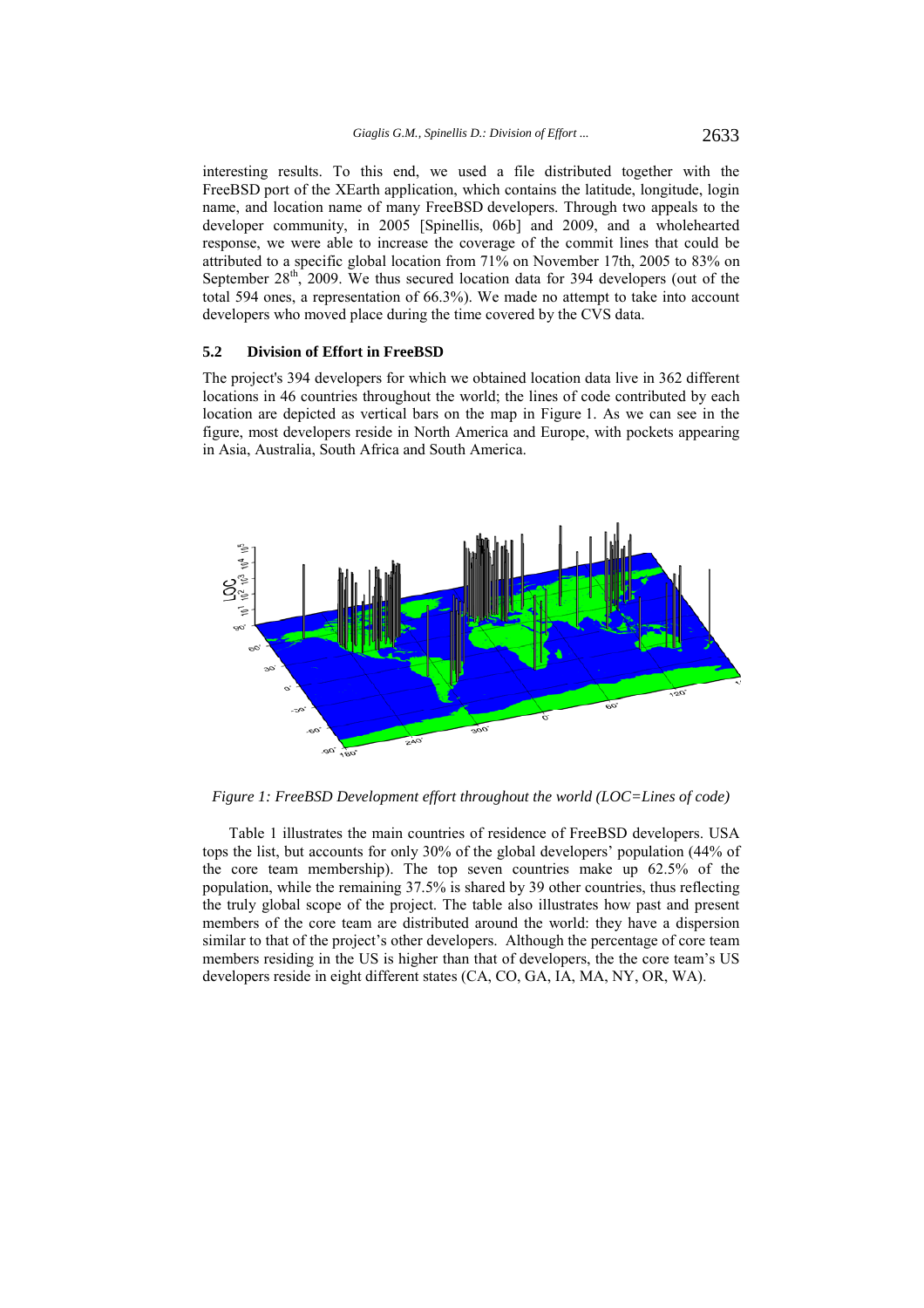| Country            | Number of Developers $(\% )$ | Core Team Members (%) |  |  |
|--------------------|------------------------------|-----------------------|--|--|
| USA                | 118 (30%)                    | 11(44%)               |  |  |
| Germany            | 38 (10%)                     | 1(4%)                 |  |  |
| Japan              | $26(6.5\%)$                  | 1(4%)                 |  |  |
| UK                 | 17(4%)                       | 2(8%)                 |  |  |
| Canada             | 16(4%)                       | 1(4%)                 |  |  |
| Russia             | 16(4%)                       |                       |  |  |
| France             | 15(4%)                       |                       |  |  |
| 39 other countries | 148 (37.5%)                  | 9(36%)                |  |  |
| <b>TOTAL</b>       | 394 (100%)                   | $25(100\%)$           |  |  |

### *Table 1: Countries of FreeBSD Developers' Residence*

We can observe two interesting facts in the division of effort across regions. First, the work performed by Asian developers is by an overwhelming proportion (78%) related to the porting and packaging of existing applications. One could attribute this difference to cultural factors, but we don't believe that this work has sufficient data to make such claims. This finding is, however, a strong pointer to the need for further research in this area.

The second interesting aspect concerns differences between maintenance and development work. New development in the FreeBSD occurs in the current, active development branch of the configuration management system. Developers are also encouraged to back-port, where possible, enhancements and error corrections to the stable branches of the older maintained versions following a procedure known as *merge from current (MFC)*. Contributions to the stable branches are more likely to represent maintenance work. Surprisingly, the distribution between the two work types across regions is not the same. Whereas North American work is roughly balanced between contributions to the active and the stable branches (57% versus 43%), the distribution in Europe favors the active branch with about 69% of the lines committed to it. These differences can perhaps be attributed to the fact that there are more FreeBSD-based production systems, such as Yahoo! and Apple's Mac OS X, in North America than in the other regions, where more developers use FreeBSD on their personal workstations. Production systems tend to be based on stable versions, and we can therefore expect North American developers to have an active interest in maintaining them.

The picture is also complicated by the different distribution appearing in the developers who resolve entries in the FreeBSD issue database. Here, Europe, with 45% of the resolved issues, leads North America, which accounts for 30% of the resolved issues, while Asia and Australia trail with 14% and 6%, respectively. Apparently, working through entries of the issues database is a task orthogonal to the one of maintaining the stable versions.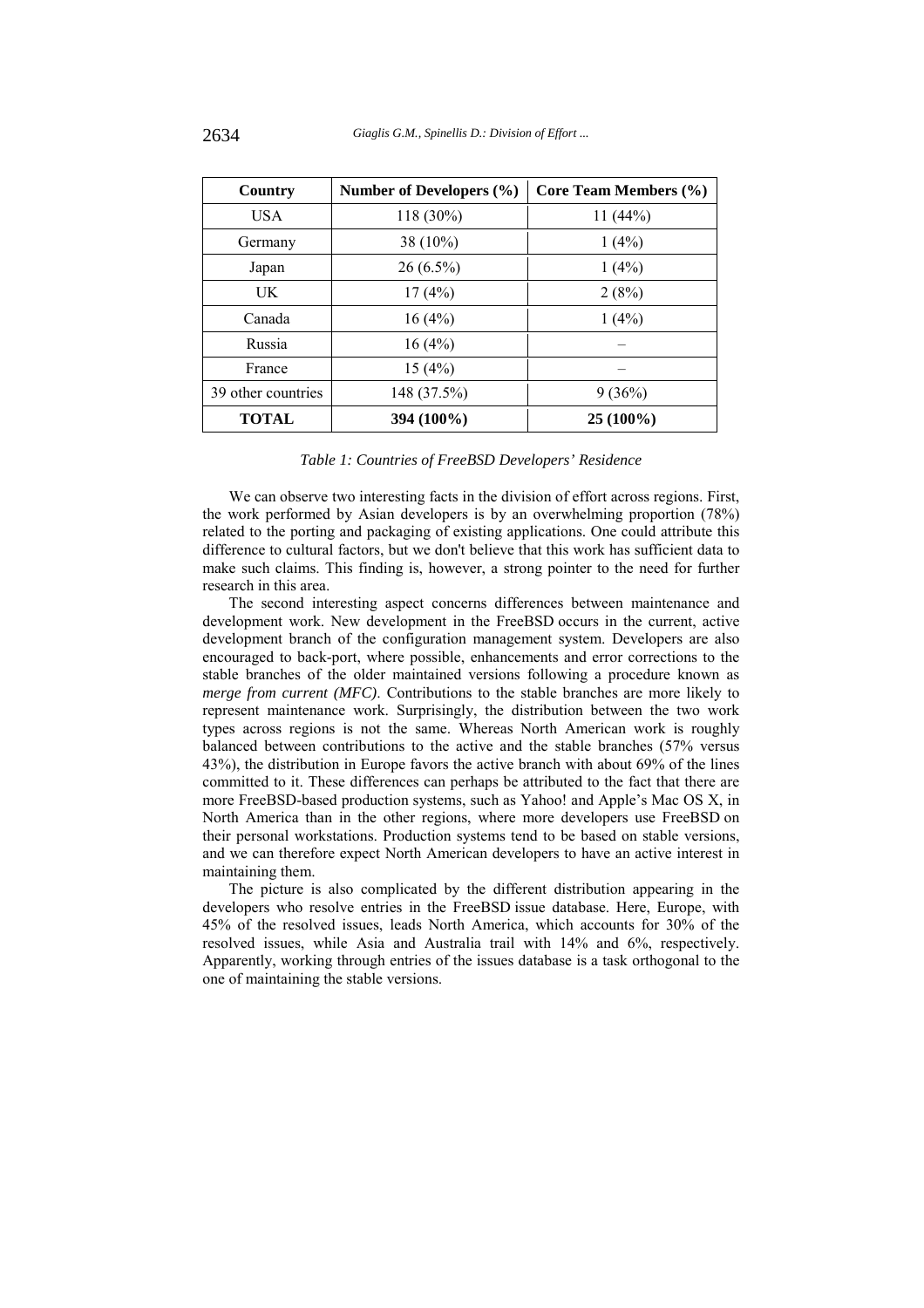FreeBSD developers are mostly unpaid volunteers, although some have at times been sponsored by various organizations, like Google, DARPA, NLnet, Apple, Isilon Systems, RideCharge, Nokia, and Juniper Networks. However, only a small part of FreeBSD development is visibly sponsored: 0.9% of the commit messages and 2.3% of the corresponding added lines contain a "Sponsored by" acknowledgment. Interestingly, sponsored work (which also includes initiatives like the "Google Summer of Code") trickles down to many developers: 17% of the project's committers have at least one sponsored commit.

All in all, we can say that the FreeBSD project demonstrates a global taskforce of individuals working together from across the world, along with marked differences in the degree of contribution and the types of activity performed across regions.

### **5.3 Productivity and Quality in FreeBSD**

### *5.3.1 Productivity*

As argued earlier, we use two measures of productivity: *round-the-clock development* and *development activity*.

Figure 2 illustrates that the goal of increased productivity through round-theclock development is indeed realized in FreeBSD. For the past 15 years, FreeBSD developers committed on average 268 lines on every hour of each day; this number fluctuated between a minimum of 164 lines (at 04:00 UTC) and a maximum of 366 lines (at 23:00 UTC), while the distribution of work across time zones does not adhere to a normal distribution typically expected in a non-global setting.

A question related to round-the-clock development is the *granularity* of the work items processed. Is work on a given file passed from one location to the next, are faraway developers cooperating on large modules, or are the development responsibilities divided into different areas? Answering this question allows us to establish a method of round-the-clock development that has worked in practice. To tackle this problem, we observed the commit logs at the level of (a) individual files, (b) complete modules, and (c) the whole system, through various sliding windows covering 8-hour and daily intervals. By looking at commit messages in a given window, we counted the number of days in which commits occurred, the number of days with 8-hour-far commits by the same committers, the number of days with nextday commits, and the number of days with 8-hour-far commits by different committers. These numbers allow us to see both normal work patterns and patterns likely to be associated with round-the-clock development:

- At the level of *files*, round-the-clock development does not appear to be very prevalent. Only in 0.9% of the days was a commit followed after 8 hours by a commit from a different developer; conversely, work periods of the same developer spanning more than 8 hours occur in 1.5% of the days changes are committed into a file. Apparently (and quite reasonably) developers prefer to stretch a long period of work than hand out the work to be completed by somebody else.
- When we turn our attention to *modules*, the situation is reversed: 5% of a module's work days contain commits spanning more than 8 hours by the same developer, while a whole 12.4% of the work days contain commits by different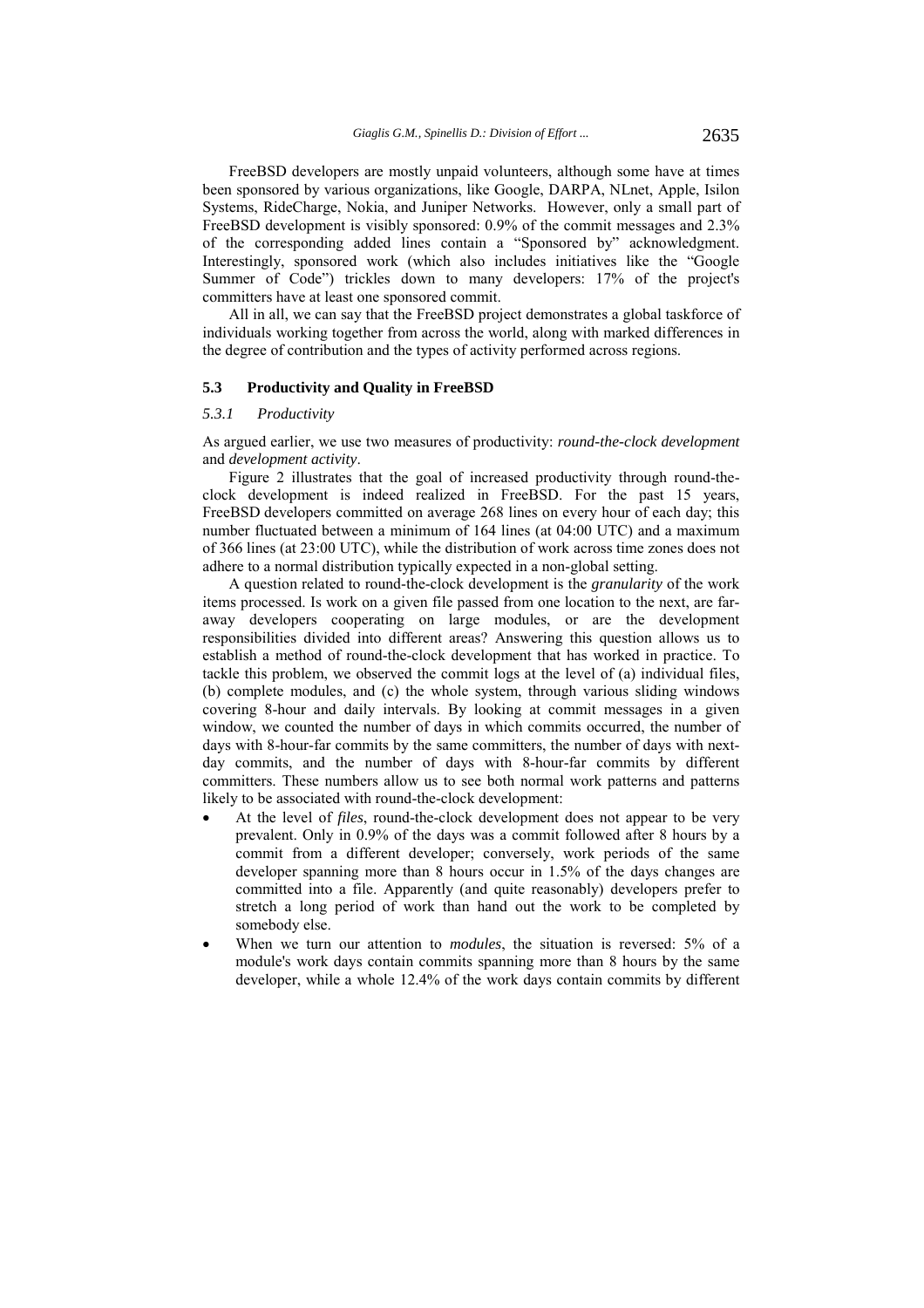developers. Here, it looks like developers from different parts of the world cooperate together on the same module, working across different timezones.

 Not surprisingly, the same story appears at the *system* level, where in 97% of the days commits by different developers will span 8-hour periods, while in only 47% of the project's work days will a developer work for more than 8 hours.



*Figure 2: Round-the-clock development* 

Summarizing, we can claim that in smaller work items, developers tend to work in isolation. However, as the complexity of the work item increases, so does the amount of collaboration between developers from different locations.

As far as *development activity* (our second measure of productivity) is concerned, we examined whether the geographic distance between developers working on a module affects the number of lines that are committed in it. For various modules of the FreeBSD system, we measured the average number of lines committed over a rolling one-month interval, the length of time development went on for a given module, the number of commits performed, the number of different committers, and the average geographic distance between the committers. From the 1,323 modules we examined, we removed modules being developed outside the FreeBSD project (contributed by other groups), and modules with less of 1,000 lines committed over their entire development history. That left us with 504 modules.

As a base case, we examined the correlation between the average number of lines committed per month and the percentage of commits made by different committers. Intuitively one might expect – Brooks's [Brooks, 75] law notwithstanding – that more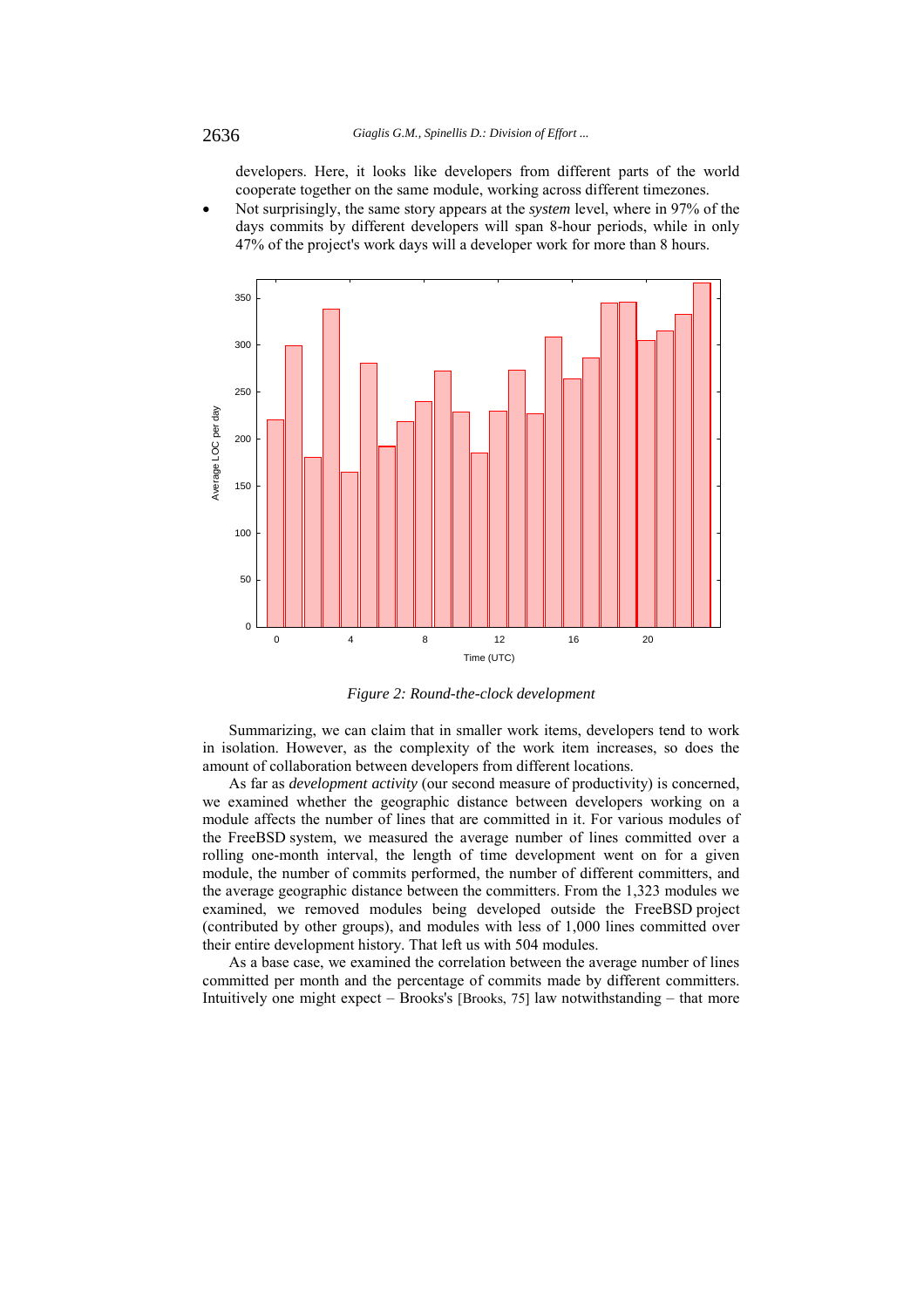people working on a given module would contribute more code. Indeed, we found a positive correlation between those two measures: a Pearson's product-moment correlation of 0.73 in a 95% confidence interval between 0.68 and 0.77. This base case establishes that committers can indeed be used as a proxy for measuring the productivity's input.

Next, we examined the correlation between the average number of lines committed per month and the average geographic distance of the developers committing them. Given that the base case established a correlation between committers and the number of lines committed, we would expect that any relationship between the distance of those committers and the work produced would show up as a correlation in this case as well. However, a two-sided Pearson's product-moment correlation test on those two measures came up only with an extremely low correlation of -0.2 in a 95% confidence interval between -0.28 and -0.11. We can therefore conclude that, in our case, *the geographic distance between developers does not significantly affect productivity*.

### *5.3.2 Quality*

We examined how a large number of geographically dispersed developers might affect the quality of the code produced. If the software's quality deteriorates when software is globally developed, managers should appreciate this problem, and establish procedures for dealing with it. For the purpose of this study, we chose two metrics of quality:

- Adherence to the FreeBSD code style guidelines [FreeBSD, 06], as a proxy for the overall code quality.
- Measurements of the problem reports filed for files committed by globally dispersed developers, as a direct measure of code defects.

As far as adherence to the FreeBSD code style guidelines is concerned, we chose this metric because we could easily measure style adherence by formatting each source code file with the *indent* program configured according to the FreeBSD style guide, and calculate the percentage of lines that *indent* would change (the size of a minimal set of differences between the actual file and the formatted one). Furthermore, by having CVS generate a listing of the source code file with every line annotated with the name of the author who last modified it, we could count the number of developers who had worked on the file.

Armed with these measurements, we used Pearson's product-moment method to examine possible correlations. The correlation coefficient for the 11,040 pairs of measurements was a miserly 0.11 in a 95% confidence interval between 0.10 and 0.13. We therefore see that, in our case, *the involvement of geographically dispersed programmers in the development of code does not affect the quality of the code produced*.

Finally, we examined whether the global development of a file by various developers was associated with an increased number of problem reports filed for it. Such a correlation could indicate that global development in the FreeBSD project leads to an increased number of bugs in the code, due, for example, to communication or coordination problems between the various developers. Although problem reports are kept in a database different from that of the FreeBSD configuration management system, rectified problems are typically marked in a versions control commit message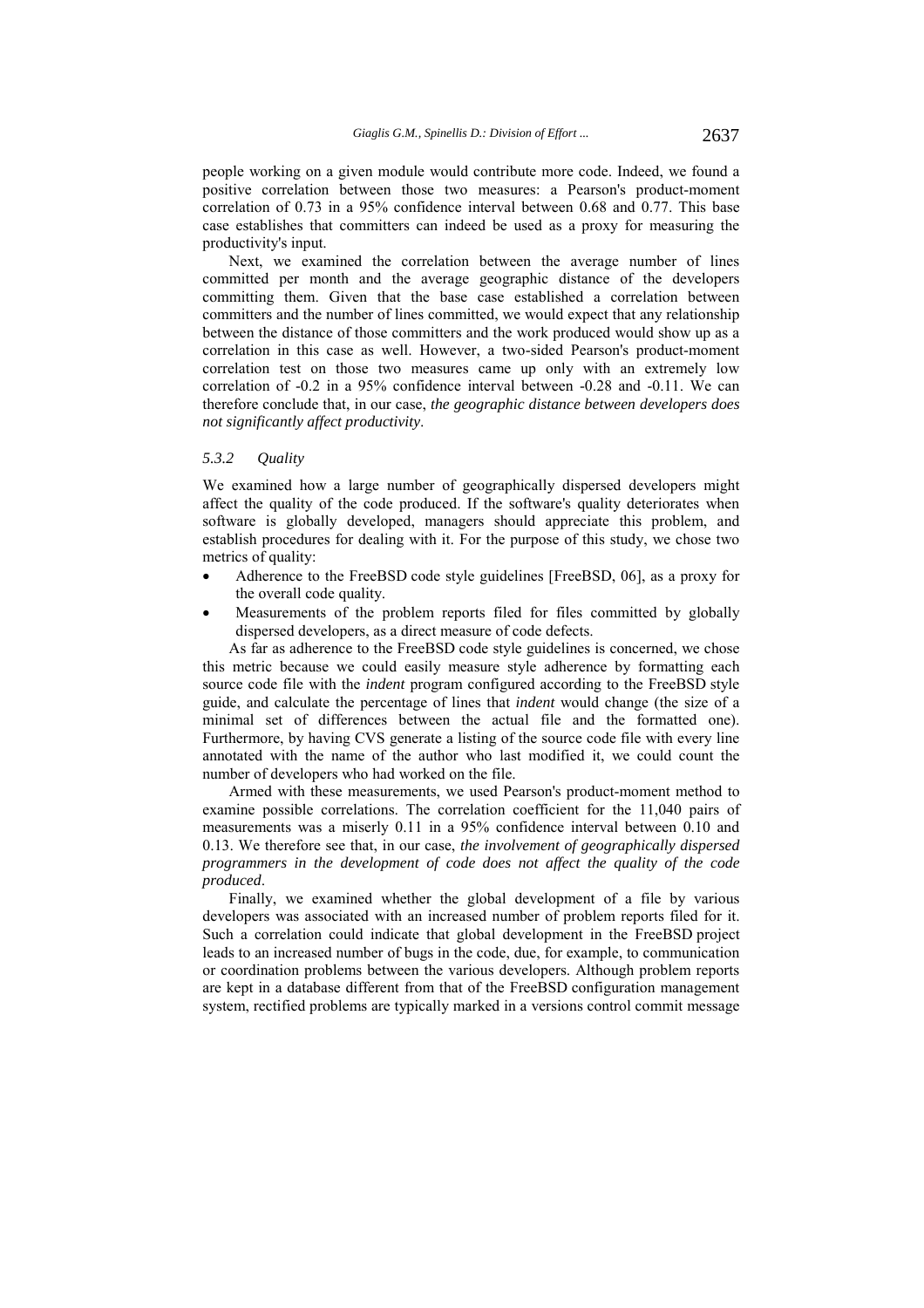by a reference to the corresponding problem report (PR). Because serious problem reports are by definition sooner or later rectified, we could establish a measure of the density of problem reports in a file by dividing the number of commit messages tagged with a PR number with the total number of the file's commits. We could then examine the correlation of that ratio with the number of different developers that had committed code to the corresponding file.

We collected data for 41,532 source code files, 630,909 commit messages, and 16,778 PRs. On average, each file was associated with 15.2 commits, 0.40 PRs, and 4.5 different developers. A two sided Pearson's product-moment correlation test between the PR density and the number of committers gave a very small positive correlation between the two values (0.18) in a 95% confidence interval between 0.17 and 0.19. Therefore, data from the FreeBSD project *does not support the hypothesis that global software development is associated with a higher bug density in the code produced*.

### **5.4 Relationships in FreeBSD**

We used data from the FreeBSD project to examine how the distance between developers affects the network of their relationships. We focused on two types of associations between developers: cooperation toward a common goal, and learning in a mentor-mentee relationship. For both types of association, we measured the geographic distance between related developers and compared it to the average distance between developers in the whole community, which we found to be 6,719km1 . A markedly lower distance between cooperating developers and the average could mean that developers prefer to cooperate with those nearby. From such a result, one could theorize that geographic distance puts a strain in those associations.

We obtained a list of cooperating developers by scanning the commit logs with a rolling window of a single day, looking for different developers who had committed code on the same file within that day. We assumed that such instances would indicate cooperation between those developers, because of the changes' proximity in the code space and time. From the data, we established 12,669 instances of cooperation between developers, and from those instances we kept the 9,606 for which we had at hand the geographic coordinates of both developers. The average distance between cooperating developers is 6,562km, a number very close to the average distance between any two developers. This fact indicates that, in the FreeBSD project, *technical developer cooperation is not influenced by the distance between the developers*.

During the time new FreeBSD developers work with a mentor (typically about a year), they tag all their commit messages with a line indicating the name of the

 <sup>1</sup> To calculate distances between developers, we used the spherical law of cosines formula, which gives the distance d between two points with latitude  $\delta$  and longitude  $\lambda$  on a sphere with radius R as.

 $d = R \cos 1$  [sinδ1 sinδ2 + cosδ1 cosδ2 cos(λ2-λ1)]

The formula does not take into account the Earth's ellipsoidal shape, but is accurate enough for the purposes of this work.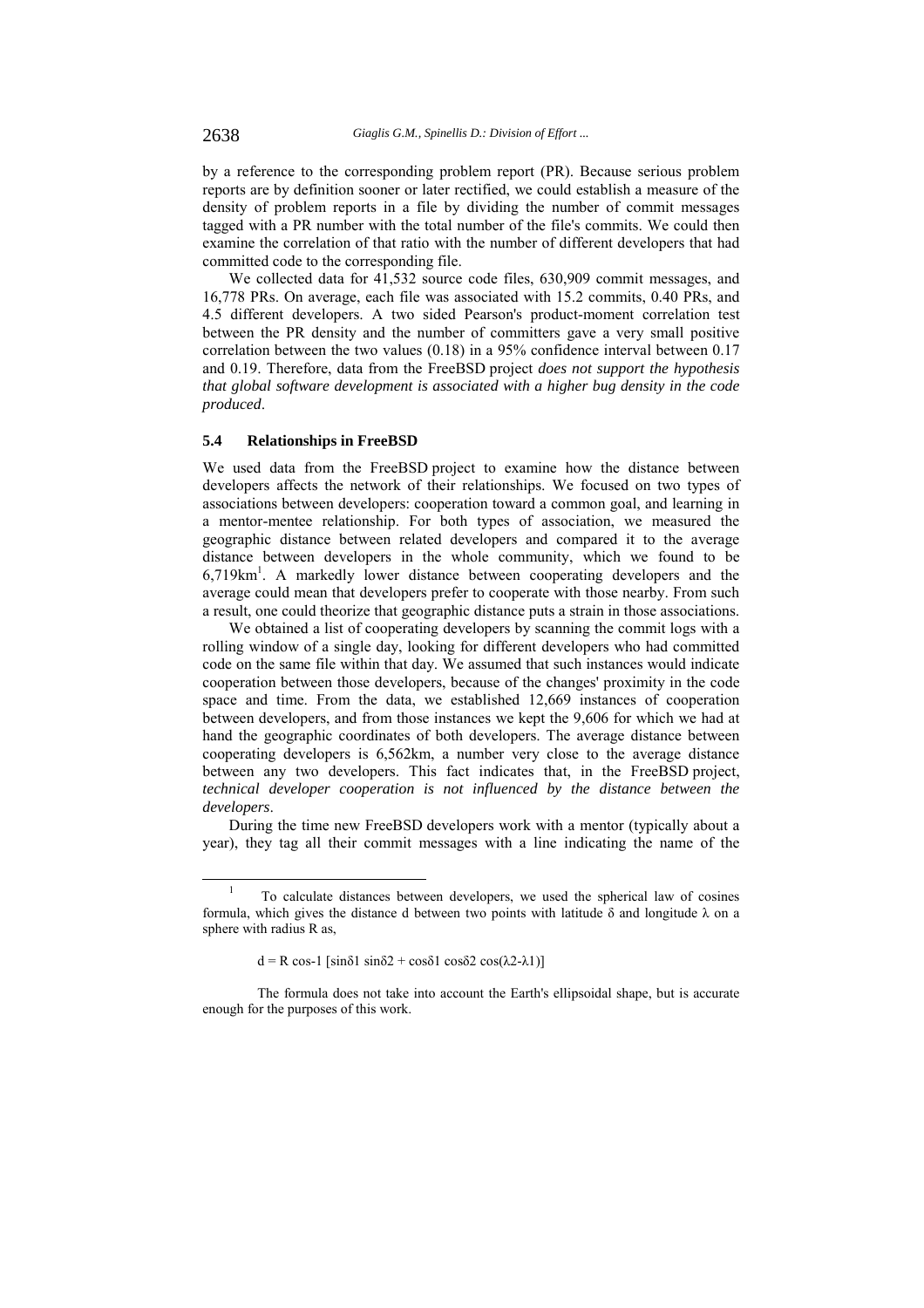mentor who reviewed and approved the corresponding change. By reviewing those messages and, also, by using three files where committers are supposed to record their mentor, we established a list of 466 mentor-mentee pairs. From those, we kept the 315 for which we had the locations for both members of the couple, and used the developer coordinates to calculate the distance between the mentor and the mentee (part of the resulting graph is shown in Figure 3).



*Figure 3: Distances (in km) in a part of the FreeBSD mentor-mentee graph.* 

As shown in Table 3, which summarizes the km distances between any two developers and developers in a mentor-mentee relationship, the mean and median distances between mentors and mentees are lower than the average, and these differences are statistically significant. However, even in the mentoring case, absolute distances remain relatively high: even the numbers in the first quartile designate distances within a small country or state, not within a city.

|                                             | Min | $\frac{1}{4}$ | <b>Median</b> | Mean  | $\frac{3}{4}$ | <b>Max</b> |
|---------------------------------------------|-----|---------------|---------------|-------|---------------|------------|
| <b>All Relationships</b>                    |     | 2.256         | 7.762         | 6.719 | 9.393         | 19,760     |
| <b>Mentor-Mentee</b><br><b>Relationship</b> |     | 774           | 3.401         | 4.810 | 8.492         | 18,650     |
| <b>Difference</b>                           | N/A | 65.7%         | 56,2%         | 28.4% | $9.6\%$       | 5,6%       |

*Table 3: Developer and Mentor-Mentee Distances (in km)* 

It therefore seems that some mentor-mentee relationships are established between people in the same area (we found 20 pairs living up to 20km apart), but such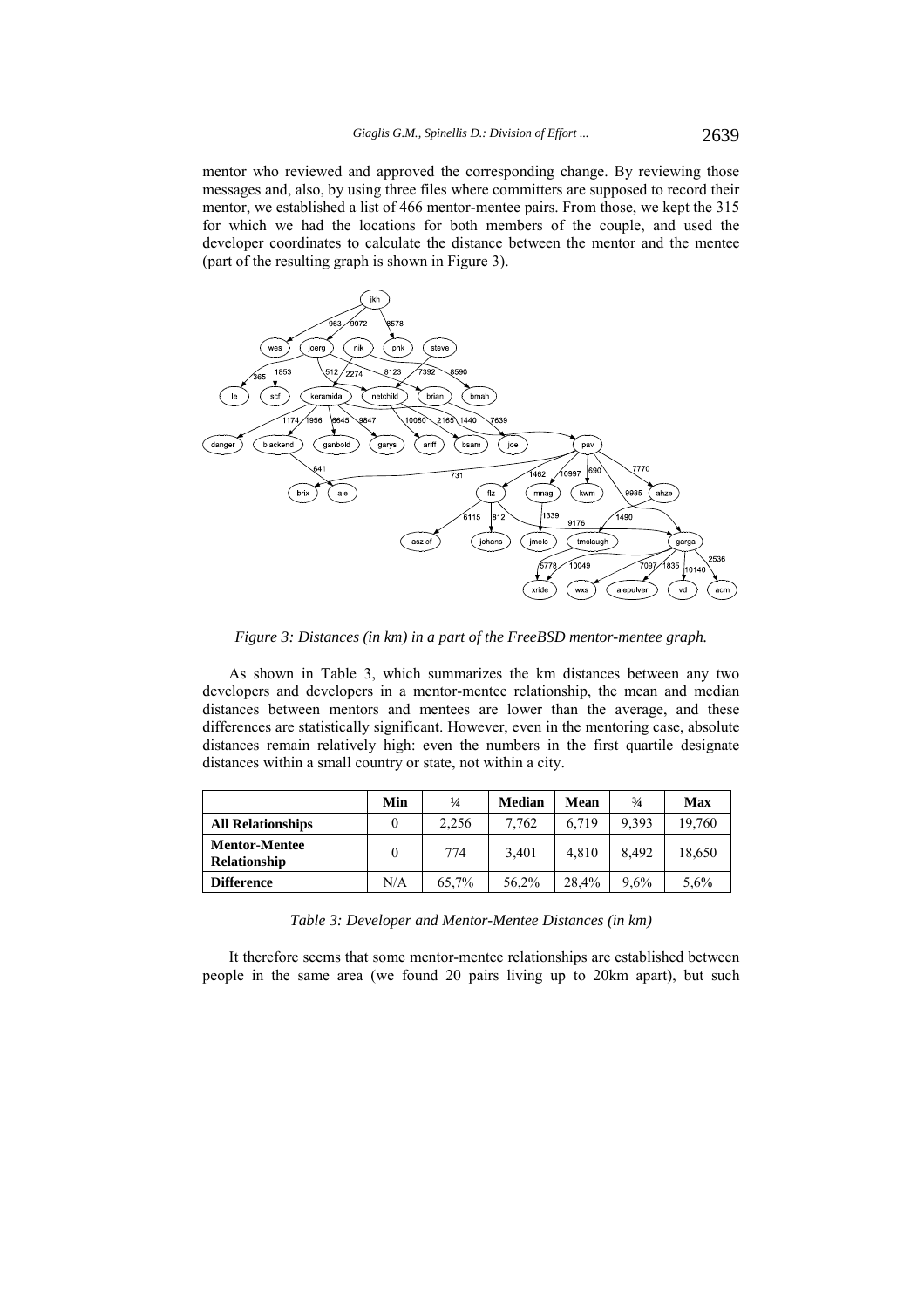relationships can (and do) also work across continents. In other words, *mentoring relationships are somewhat influenced by the distance between participants.* 

# **6 Discussion and Conclusions**

The findings in the previous sections indicate that FLOSS software development by a widely dispersed, loosely-coupled team of developers is a practical proposition. The FreeBSD community demonstrates a truly global distribution of members, with different types of work being performed across regions, consistent round-the-clock development, and no apparent ill effects on team productivity and the quality of the resulting code. Ad-hoc cooperation on specific work items is abundant, especially at more complex work items, and does not seem to be affected by distance; however, mentoring relationships appear in some cases to be easier to cultivate between individuals living closer together.

Some of our findings may be counterintuitive and even contradict those of earlier studies that found diminished productivity among distributed teams (for example, Herbsleb and Mockus, 03). As argued in the beginning of the paper, our results reflect the distinctive properties of FLOSS communities, which differentiate them from other forms of virtual teams that have been the basis of earlier theoretical predictions. FLOSS projects are built mainly by volunteers vetted by their peers, hence a number of factors differ from what one would expect to find in an average organizational virtual team: all developers are extremely motivated and highly competent, they freely choose the type and amount of work they will undertake and when they will deliver it, and they are typically also users of the system they help to produce. These factors should be further examined in the context of the relationship between open and closed source software development [Spinellis and Szyperski, 04; Paulson et al., 04].

Our work has demonstrated that, when we examine problems of global software development, there's more to distance than geographic separation. Distance can appear in a number of different orthogonal dimensions. *Physical distance* should be looked in tandem with *cultural distance*, which may be taken to reflect differences in language, social norms and conventions, and predominant work ethic. *Timezone distance* can also crop up in remarkably different ways: developers can share a timezone but be far apart, because they live on different latitudes or because they work on different shifts. Finally, developers' access to various *collaboration technologies*, such as a configuration management system, an issue database, the phone, instant messaging, wikis, and mailing lists, is another underappreciated measure of distance. Such tools become even more important in the case of complex work items, where apparently the need for collaboration is higher (our results showed that developers seem to prefer to work on their own on simpler tasks, where the overhead of online communication is perceived to be higher than the benefit expected). All in all, the findings of this work highlight both the limited explanatory power of existing virtual team theorizations to cater for the FLOSS phenomenon and avenues for extending virtual team and distributed work research to address newly emerging forms of global collaboration, like FLOSS.

The extent to which FLOSS productivity differs from what can be expected in intra-organizational software development, either global or collocated, is another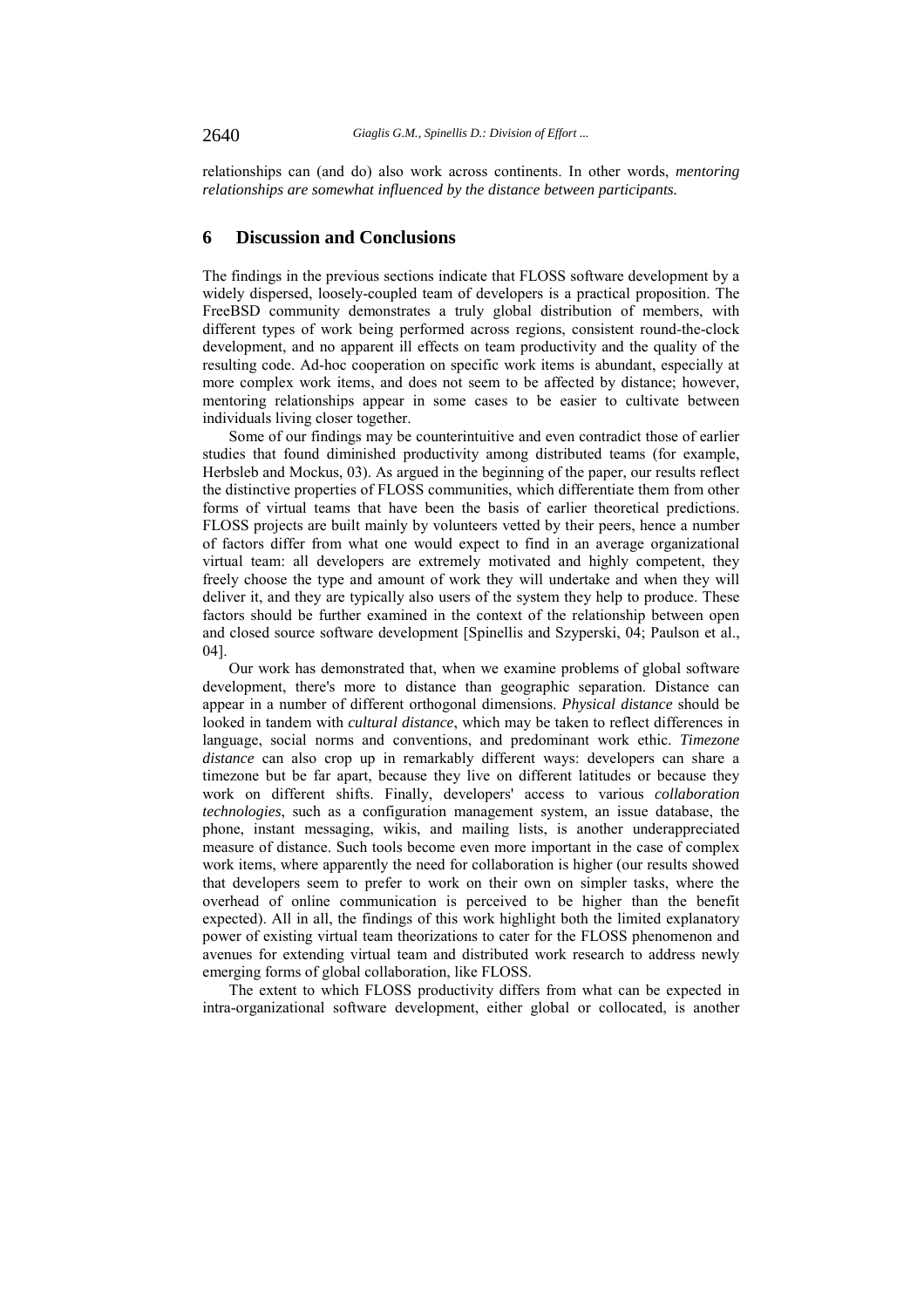opportunity for future research. The lack of control groups where developers would work in the same office complex or across the world but under the control and authority of some established organization, does not allow us to make comparisons and verify the extent to which FreeBSD, or FLOSS in general, performance differs from what can be expected in such settings. However, to the extent that many existing commercial software development efforts are also dispersed among physically separated offices or sites, this work has demonstrated that in an environment where developers routinely use a number of essential collaboration technologies, geographic distance can become immaterial – the only exception being mentoring relationships, where communication technologies cannot apparently substitute the benefits of faceto-face communication. Finally, our results indicate that managers should carefully plan the distribution of effort between different areas of the world to address different preferences and skills of developers between regions.

Thus, the results described in the previous sections are relevant to practitioners, and they also open new research questions. Given the generally positive results of this study, commercial software development projects could, at the very least, try to adopt and emulate some of the global development practices of the FreeBSD project. On the research front one could also apply the research methodology of this study to commercial software development projects and see whether the same findings can be replicated there.

The results and insight presented herein can by no means be taken to apply to all FLOSS projects. It is important to recognize that FLOSS is a complex, ongoing phenomenon and the majority of projects to date have either not managed to attract a critical mass of developers to sustain them or have yet failed to release working software [Hahn et al., 08]. However, we have no reason to believe that the situation in other viable, ongoing, successful FLOSS projects will be fundamentally different from the one found in FreeBSD. In order to substantiate this claim though, additional research is needed that will extend the single-case approach we have taken towards more representative (for example, large-scale surveys) or longitudinal (for example, action research or ethnography) paradigms.

### **Acknowledgements**

We wish to thank the members of the FreeBSD community, for allowing us to participate in the project and for providing us with data and comments for this work.

### **References**

[Akmanligil and Palvia, 04] Akmanligil, M. and Palvia, P. C.: Strategies for global information systems development, Information and Management, 42,1, pp.45-59, 2004.

[Bird et al., 09] Bird, C., Nagappan, N., Devanbu, P., Gall, H. and Murphy, B.: Does distributed development affect software quality? An empirical case study of Windows Vista, Communications of the ACM, 52, 8, pp. 85-93, 2009.

[Brooks, 75] Brooks, F.P.: The Mythical Man Month, Addison-Wesley, Reading, MA, 1975.

[Carmel, 97] Carmel, E.: Thirteen assertions for globally dispersed software development research. In the Proceedings of the 30th Hawaii International Conference on System Sciences, p. 445, 1997.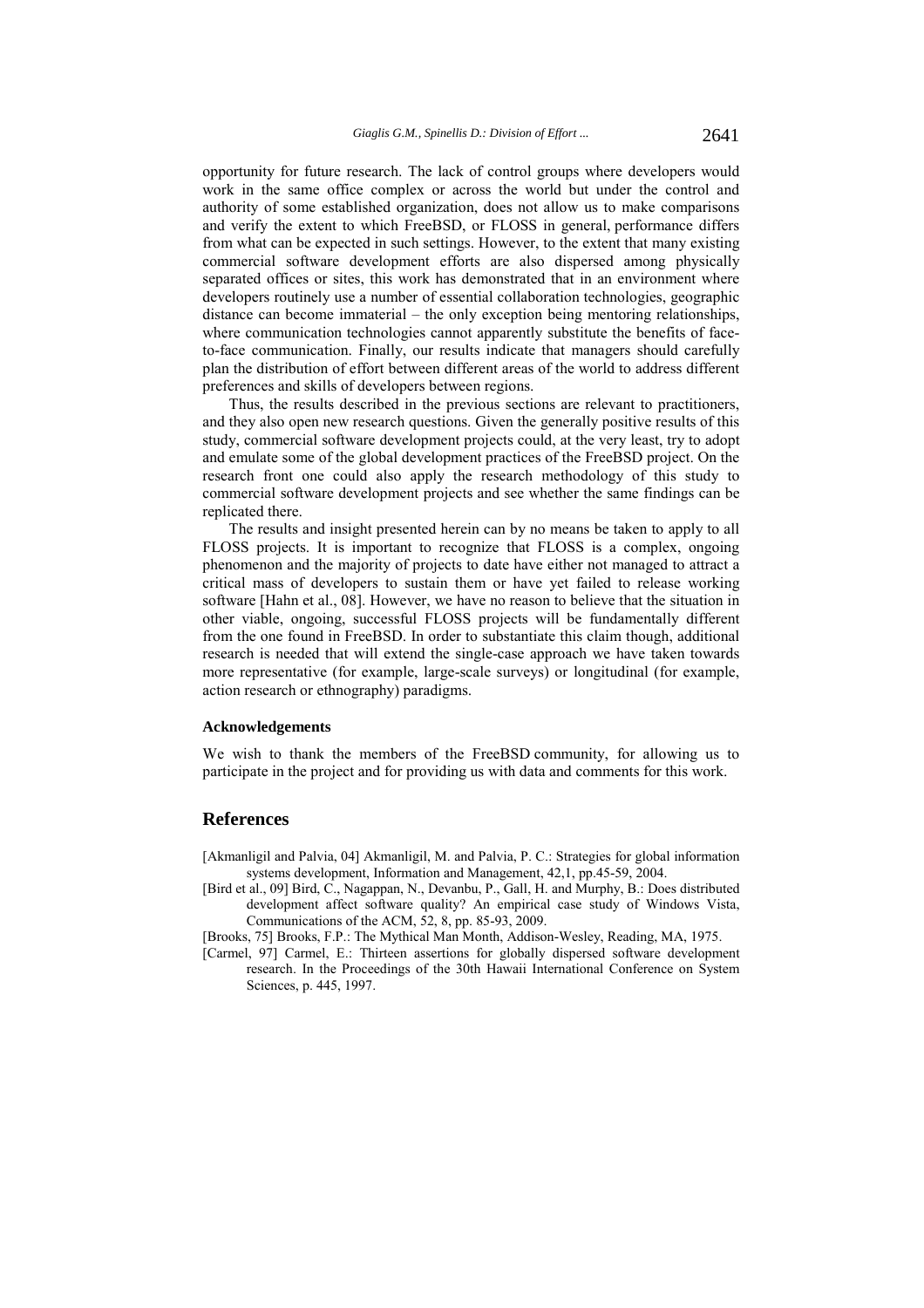- [Carmel, 99] Carmel, E.: *Global Software Teams: Collaborating Across Borders and Time Zones*, Prentice Hall, Upper Saddle River, NJ, 1999.
- [Cramton, 01] Cramton, C.D.: The mutual knowledge problem and its consequences for dispersed collaboration, *Organization Science, 12, 3*, pp. 346-371, 2001.
- [Crowston and Scozzi, 02] Crowston, K. and Scozzi, B.: Open source software projects as virtual organizations: competency rallying for software development, *IEE Proceedings Software, 149, 1*, pp. 3-17, 2002.
- [Elliott and Scacchi, 03] Elliott, M.S. and Scacchi, W.: Free software developers as an occupational community: resolving conflicts and fostering collaboration. In *GROUP '03: Proceedings of the 2003 International ACM SIGGROUP Conference on Supporting Group Work*, pp. 21-30, New York, 2003.
- [Espinosa et al., 02] Espinosa, J.A., Kraut, R.E., Slaughter, S.A., Lerch, J.F., Herbsleb, J.D. and Mockus, A.: Shared mental models, familiarity and coordination: a multi-method study of distributed software teams. In the *Proceedings of the 2002 International Conference on Information Systems*, Barcelona, Spain, December, pp. 425-433, 2002.
- [Espinosa et al., 03] Espinosa, J., Cummings, J., Wilson, J. and Pearce, B.: Team boundary issues across multiple global firms, *Journal of Management Information Systems, 19, 4*, pp. 157-190, 2003.
- [Feller and Fitzgerald, 01] Feller, J. and Fitzgerald, B.: *Understanding Open Source Software Development*, Addison-Wesley, Reading, MA, 2001.
- [Fitzgerald, 06] Fitzgerald, B.: The transformation of Open Source Software, *MIS Quarterly, 30, 3*, pp. 587-598, 2006.
- [FreeBSD, 06] FreeBSD Project: *Style-Kernel Source File Style Guide*, Dec. 1995. FreeBSD Kernel Developer's Manual: style(9). Available online
	- http://www.freebsd.org/docs.html, 2006.
- [Fuller et al., 07] Fuller, M.A., Hardin, A.M. and Davison, R.M.: Efficacy in technologymediated distributed teams, *Journal of Management Information Systems, 23, 3*, pp. 209-235, 2007.
- [Hahn et al., 08] Hahn, J., Moon, J.Y. and Zhang, C.: Emergence of new project teams from open source software developer networks: impact of prior collaboration ties, *Information Systems Research, 19, 3*, pp. 369-391, 2008.
- [Hargreaves et al., 04] Hargreaves, E., Damian, D., Lanubile, F. and Chisan, J.: Global software development: Building a research community, *SIGSOFT Software Engineering Notes, 29, 5*, pp. 1-5, 2004.
- [Herbsleb and Grinter, 99] Herbsleb, J.D. and Grinter, R.E.: Splitting the organization and integrating the code: Conway's law revisited. In *ICSE '99: Proceedings of the 21st international conference on Software engineering*, pages 85-95, Los Alamitos, CA, USA, 1999.
- [Herbsleb and Mockus, 03] Herbsleb, J.D. and Mockus, A.: An empirical study of speed and communication in globally distributed software development. *IEEE Transactions on Software Engineering, 29, 6*, pp. 481-494, 2003.
- [Herbsleb and Moitra, 01] Herbsleb, J.D. and Moitra, D.: Global software development, *IEEE Software, 18, 2*, pp. 16-20, 2001.
- [Herbsleb et al, 05] Herbsleb, J.D., Paulish, D.J. and Bass, M.: Global software development at Siemens: Experience from nine projects. In *ICSE '05: Proceedings of the 27th International Conference on Software Engineering*, pp. 524-533, New York, 2005.
- [Hertel et al., 03] Hertel, G., Neidner, S. and Hermann, S.: Motivation of software developers in open source projects: an internet-based survey of contributors to the Linux kernel, *Research Policy, 32, 7*, pp. 1159-1177, 2003.
- [Hinds and Kiesler, 02] Hinds, P. and Kiesler, S.: *Distributed Work*, MIT Press, Cambridge, MA, 2002.
- [Hofstede, 01] Hofstede, G.: Culture's consequences: comparing values, behaviors, institutions, and organizations across nations, Sage Publications, Thousand Oaks, CA, 2001.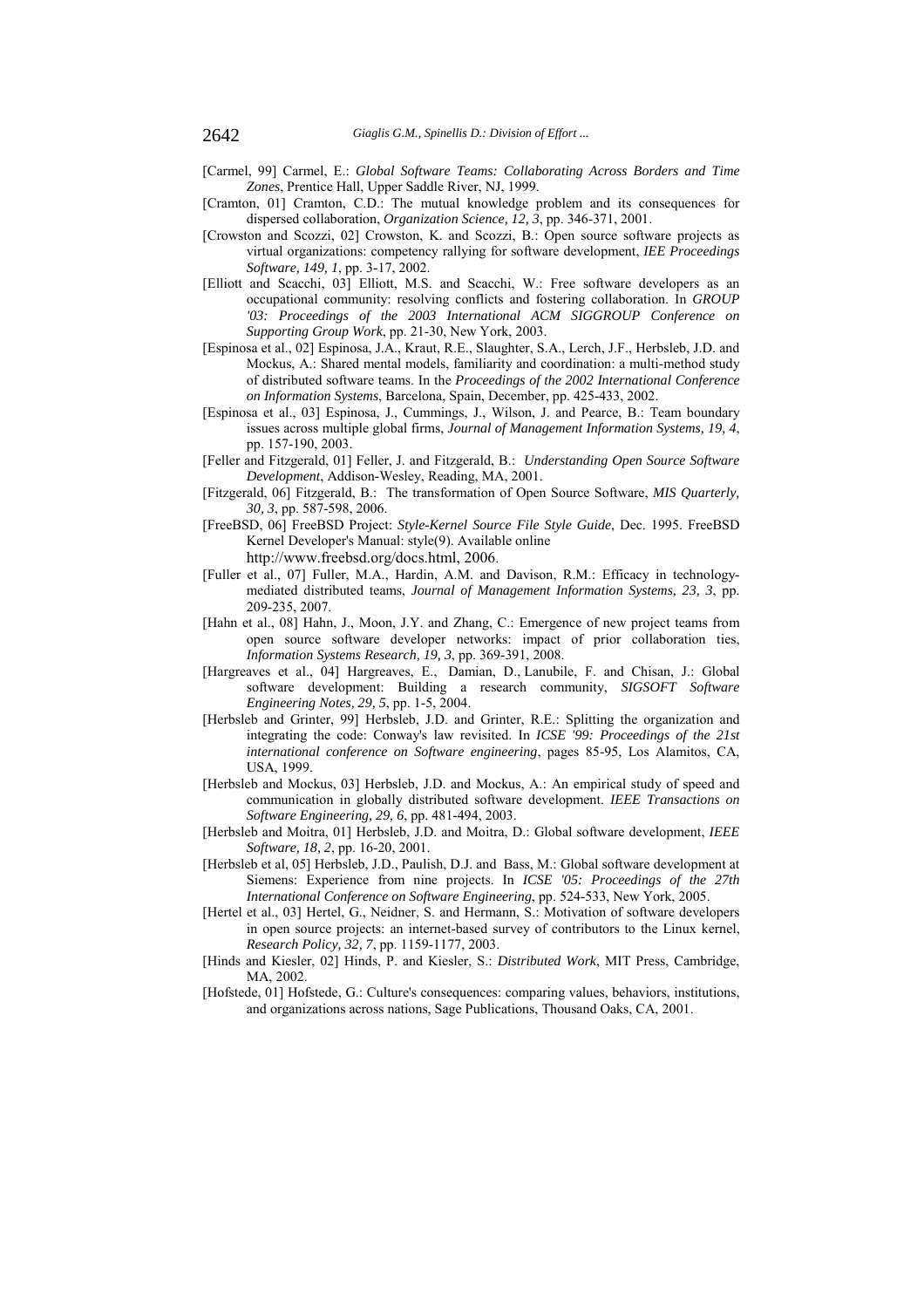- [Huntley, 03] Huntley, C.L: Organizational learning in open-source software projects: an analysis of debugging data, *IEEE Transactions on Engineering Management, 50, 4*, pp. 485-493, 2003.
- [Jalote and Jain, 04] Jalote, P. and Jain, G.: Assigning tasks in a 24-hour software development model. In *11th Asia-Pacific Software Engineering Conference*, pp. 309-315, 2004.
- [Jarvenpaa et al, 04] Jarvenpaa, S.L., Shaw, T.R. and Staples, D.: Toward contextualizing theories of trust: The role of trust in global virtual teams, *Information Systems Research, 15, 3*, pp. 250-267, 2004.
- [Johnson et al., 02] Johnson, S.D., Suriya, C., Yoon, S.W., Berrett, J.V. and LaFleur, J.: Team development and group processes of virtual learning teams, *Computers and Education, 39, 4*, pp. 379-393, 2002.
- [Karolak, 98] Karolak, D.W.: *Global Software Development: Managing Virtual Teams and Environments*, Wiley-IEEE CS Press, New York, 1998.
- [Kayworth and Leidner, 02] Kayworth, T. and Leidner, D.: Leadership effectiveness in global virtual teams, *Journal of Management Information Systems, 18, 3*, pp. 7-40, 2002.
- [Kiesler and Cummings, 02] Kiesler, S. and Cummings, J.N.: What do we know about proximity and distance in work groups? A legacy of research. In Hinds, P. and Kiesler, S. (Eds), *Distributed Work*, MIT Press, Cambridge, MA, 2002.
- [von Krogh and von Hippel, 06] von Krogh, G. and von Hippel, E.: The promise of research on open source software, *Management Science, 52, 7*, pp. 975–983, 2006.
- [von Krogh and Spaeth, 07] von Krogh, G. and Spaeth, S.: The open source software phenomenon: characteristics that promote research, *Journal of Strategic Information Systems, 16, 3*, pp. 236-253, 2007.
- [Lanubile et al., 03] Lanubile, F., Damian, D. and Oppenheimer, H.L.: Global software development: Technical, organizational, and social challenges, *SIGSOFT Software Engineering Notes, 28, 6*, pp. 2, 2003.
- [Lerner and Tirole, 02] Lerner, J. and Tirole, J.: Some simple economics of open source, *Journal of Industrial Economics, 50, 2*, pp. 197-234, 2002.
- [Lipnack and Stamps, 00] Lipnack, J. and Stamps, J.: *Virtual Teams: People Working Across Boundaries with Technology*, John Wiley and Sons, NY, 2000.
- [Madey et al., 04] Madey, G., Freeh, V. and Tynan, R.: Modeling the F/OSS community: a quantitative investigation. In Koch, S. (Ed), *Free/Open Source Software Development*, Idea Group Publishing, Hershey, PA, pp. 203-221, 2004.
- [MacGregor et al., 05] MacGregor, E., Hsieh, Y. and Kruchten, P.: Cultural patterns in software process mishaps: incidents in global projects. In *HSSE '05: Proceedings of the 2005 Workshop on Human and Social Factors of Software Engineering*, pp. 1-5, New York, 2005.
- [Massey et al., 03] Massey, A., Montoya-Weiss, M.M. and Hung, Y.: Because time matters: temporal coordination in global virtual project teams, *Journal of Management Information Systems, 19, 4*, pp. 129-159, 2003.
- [McKusick and Neville-Neil, 04] McKusick, M.K. and Neville-Neil, G.V.: *The Design and Implementation of the FreeBSD Operating System*, Addison-Wesley, Reading, MA, 2004.
- [Mockus et al., 02] Mockus, A., Fielding, R. and Herbsleb, J.D.: Two case studies of open source software development: Apache and Mozilla, *ACM Transactions on Software Engineering and Methodology, 11, 3*, pp. 309-346, 2002.
- [Montoya-Weiss et al., 01] Montoya-Weiss, M.M., Massey, A.P. and Song, M.: Getting it together: temporal coordination and conflict management in global virtual teams, *Academy of Management Journal, 44, 6*, pp. 1251-1262, 2001.
- [Olson and Olson, 00] Olson, G.M. and Olson, J.S.: Distance matters, *Human Computer Interaction, 15, 2*, pp. 139-179, 2000.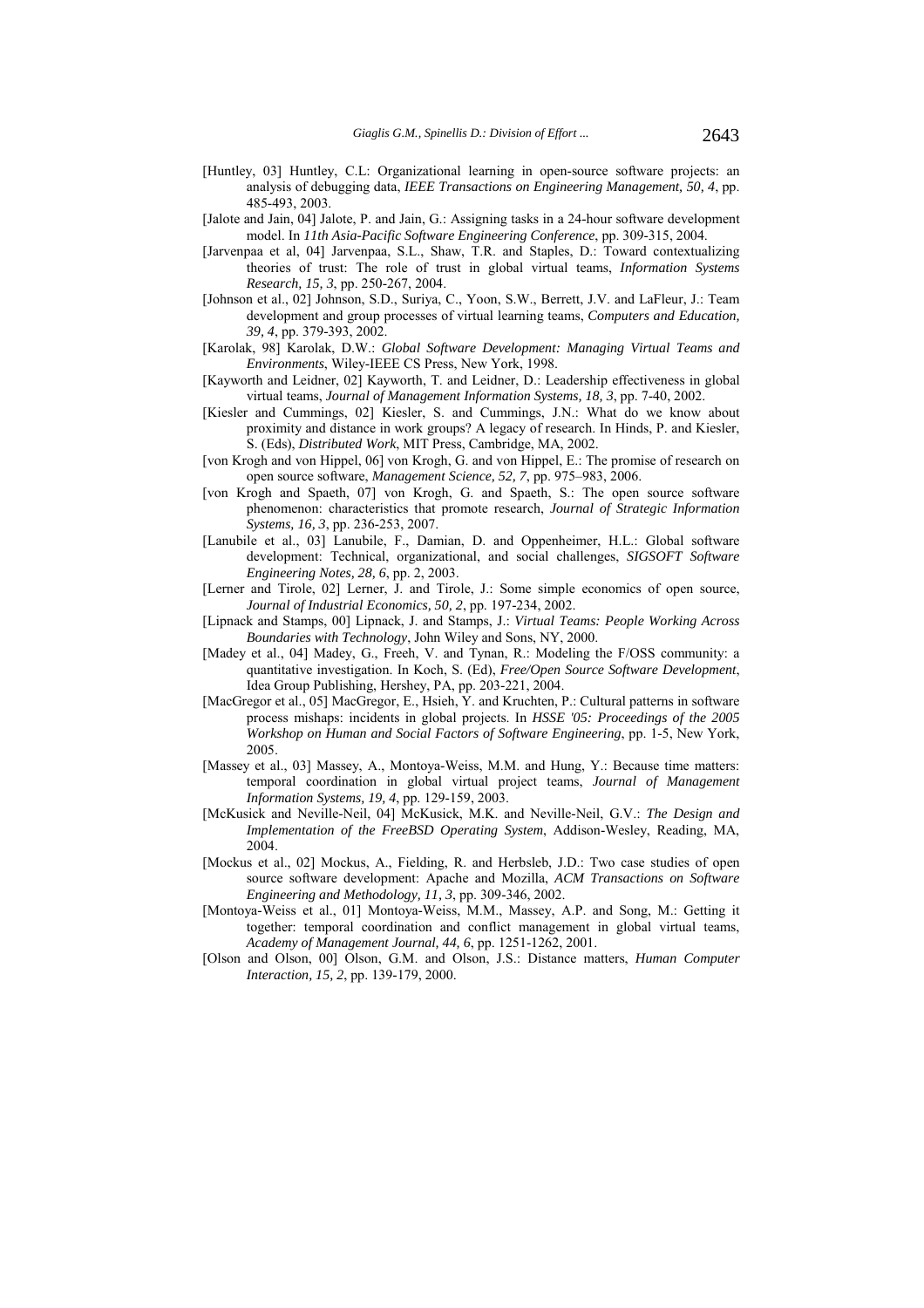- [Panteli and Davison, 05] Panteli, N. and Davison, R.: The role of subgroups in the communication patterns of global virtual teams, *IEEE Transactions on Professional Communication, 48, 2*, pp. 191-200, 2005.
- [Paul, 06] Paul, D.: Collaborative activities in virtual settings: a knowledge management perspective of telemedicine, *Journal of Management Information Systems, 22, 4*, pp. 143-176, 2006.
- [Paulson et al., 04] Paulson, J.W., Succi, G. and Eberlein, A.: An empirical study of opensource and closed-source software products, *IEEE Transactions on Software Engineering, 30, 4*, pp. 246-256, 2004.
- [Payne, 02] Payne, C.: On the security of open source software, *Information Systems Journal, 12, 1*, pp. 61-78, 2002.
- [Reis and Fortes, 02] Reis, C.R. and Fortes, R.P.M: An overview of the software engineering process and tools in the Mozilla project. In the *Proceedings of the Workshop on Open Source Software Development*, Newcastle, UK, February, 2002.
- [Saers, 03] Saers, N.: *A project model for the FreeBSD Project*, PhD thesis, University of Oslo. Available online http://niklas.daers.com/thesis/thesis.html, 2003.
- [Sandusky and Gasser, 05] Sandusky, R.J. and Gasser, L.: Negotiation and the coordination of information and activity in distributed software problem management. In *GROUP '05: Proceedings of the 2005 International ACM SIGGROUP Conference on Supporting Group Work*, pp. 187-196, New York, 2005.
- [Sarker and Sahay, 03] Sarker, S. and Sahay, S.: Understanding virtual team development: an interpretive study, *Journal of the Association for Information Systems, 4, 1*, pp. 1-38, 2003.
- [Scacchi, 02] Scacchi, W.: Understanding the requirements for developing open source software systems, *IEE Proceedings Software, 149, 1*, pp. 24-39, 2002.
- [Schmidt et al., 01] Schmidt, J., Montoya-Weiss, M. and Massey, A.: New product development decision making effectiveness: comparing individuals, face-to-face teams and virtual teams, *Decision Sciences, 32, 4*, pp. 575-600, 2001.
- [Sharma et al., 02] Sharma, S., Sugumaran, V. and Rajagopalan, B.: A framework for creating hybrid open-source software communities, *Information Systems Journal, 12, 1*, pp. 7- 25, 2002.
- [Spinellis, 06a] Spinellis, D.: *Code Quality: The Open Source Perspective*, Addison-Wesley, Boston, MA, 2006a.
- [Spinellis, 06b] Spinellis, D.: Global software development in the FreeBSD project. In the *Proceedings of the International Workshop on Global Software Development for the Practitioner*, May, pp. 73-79, 2006b.
- [Spinellis and Szyperski, 04] Spinellis, D. and Szyperski, C.: How is open source affecting software development? *IEEE Software, 21, 1*, pp. 28-33, 2004.
- [Stamelos et al., 02] Stamelos, I., Angelis, L., Oikonomou, A. and Bleris, G.L.: Code quality analysis in open source software development, *Information Systems Journal, 12, 1*, pp. 43-60, 2002.
- [Stewart and Gosain, 06] Stewart, K.J. and Gosain, H.: The Impact of Ideology on Effectiveness in Open Source Software Development Teams, *MIS Quarterly, 30, 2*, pp. 291-314, 2006.
- [Stewart et al., 06] Stewart, K.J., Ammeter, A.P. and Maruping, L.M. (2006) Impacts of license choice and organizational sponsorship on user interest and development activity in open source software projects, *Information Systems Research, 17, 2*, pp. 126-144.
- [Subramaniam et al., 09] Subramaniam, C., Sen, R. and Nelson, M.L.: Determinants of open source software project success: a longitudinal study, *Decision Support Systems, 46, 2*, pp. 576-585, 2009.
- [Subramanyam and Xia, 08] Subramanyam, R. and Xia, M.: Free/Libre open source software development in developing and developed countries: a conceptual framework with an exploratory study, *Decision Support Systems, 46, 2*, pp. 173-186, 2008.